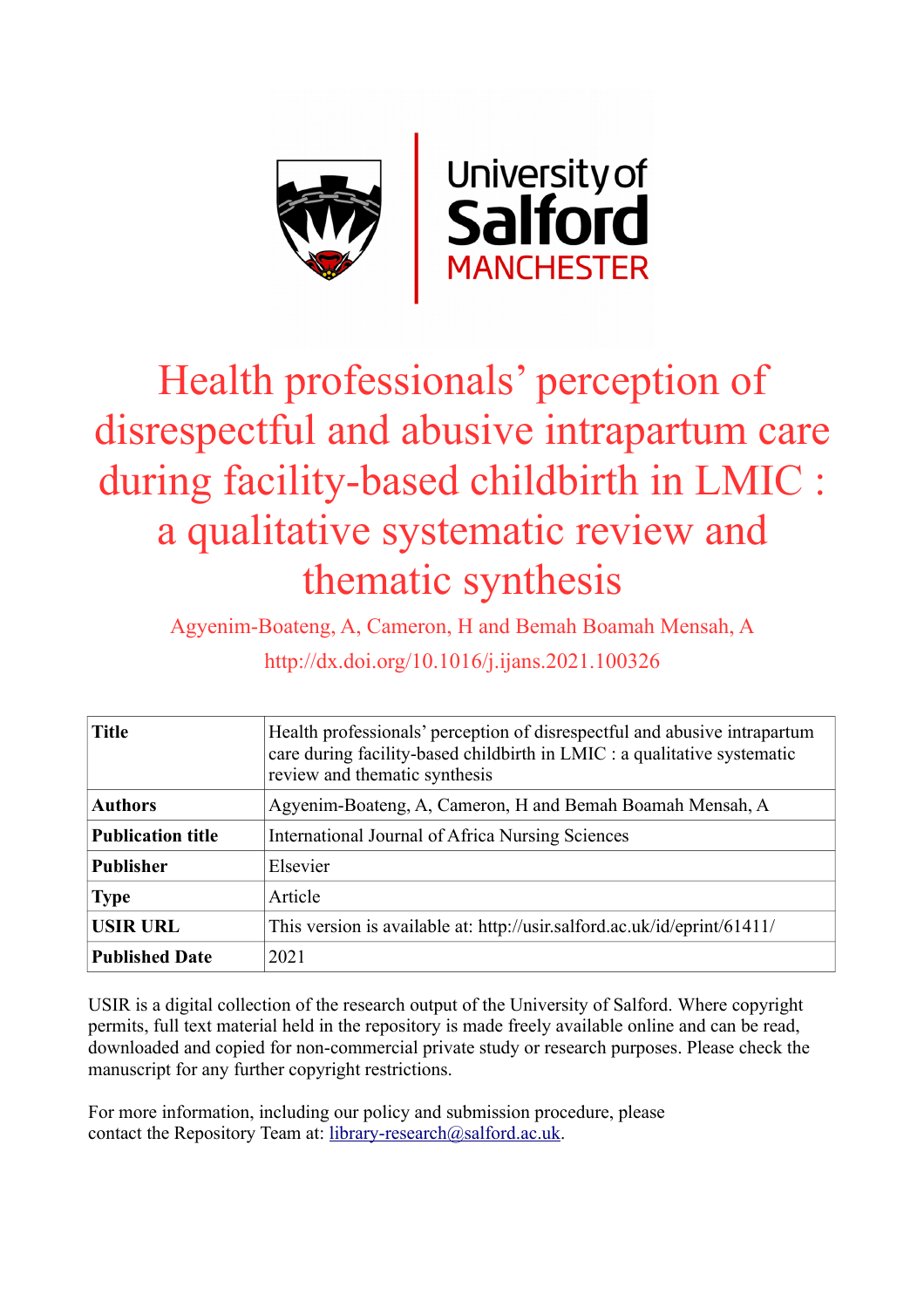Contents lists available at [ScienceDirect](www.sciencedirect.com/science/journal/22141391)



# International Journal of Africa Nursing Sciences

journal homepage: [www.elsevier.com/locate/ijans](https://www.elsevier.com/locate/ijans)



# Health professionals' perception of disrespectful and abusive intrapartum care during facility-based childbirth in LMIC: A qualitative systematic review and thematic synthesis

Akosua Agyenim-Boateng<sup>a,\*</sup>, Helen Cameron<sup>a</sup>, Adwoa Bemah Boamah Mensah <sup>b</sup>

<sup>a</sup> *University of Salford, UK* 

<sup>b</sup> *Kwame Nkrumah University of Science and Technology, Ghana* 

| ARTICLE INFO                                                                                                                                                                                                                                | ABSTRACT                                                                                                                                                                                                                                                                                                                                                                                                                                                                                                                                                                                                                                                                                                                                                                                                  |  |  |  |  |
|---------------------------------------------------------------------------------------------------------------------------------------------------------------------------------------------------------------------------------------------|-----------------------------------------------------------------------------------------------------------------------------------------------------------------------------------------------------------------------------------------------------------------------------------------------------------------------------------------------------------------------------------------------------------------------------------------------------------------------------------------------------------------------------------------------------------------------------------------------------------------------------------------------------------------------------------------------------------------------------------------------------------------------------------------------------------|--|--|--|--|
| Keywords:<br>HP-health professionals including midwives,<br>obstetric nurses, doctors<br>LMICs-low-and-middle income countries<br>D&AC- disrespectful and abusive care<br>FBMC-facility-based maternity care/childbirth<br>Intrapartum Care | Background: The interest of the global community in improving women's experiences with childbirth has led to<br>interventions such as facility-based childbirth and the use of skilled birth attendants. However, reports of low<br>facility and skilled birth attendants use continue to exist in literature because of disrespectful and abusive care<br>directed at women during childbirth.<br>The present systematic review examined the question "What are the understanding and justification for disre-                                                                                                                                                                                                                                                                                           |  |  |  |  |
|                                                                                                                                                                                                                                             | spect and abuse directed at women by Health Professionals during childbirth or intrapartum care?"<br>Methods: Electronic search was conducted from January 2000 to January 2021 across CINAHL, OVID, PUBMED,<br>PSYINFO databases. The retrieved studies were then filtered through a stringent inclusion and exclusion criteria.<br>Thirteen studies were included in this review; extracted and synthesized using Thomas and Harden's (2008)<br>thematic synthesis method.                                                                                                                                                                                                                                                                                                                              |  |  |  |  |
|                                                                                                                                                                                                                                             | Results: Three key themes were identified- providers related factors, women related factors, health system related<br>factors. Sub-themes included classification and description, authority and control, reciprocity, providers attitude,<br>rationalization, socio-economic inequalities, lack of assertiveness and inadequate resources.<br>Conclusion: The study demonstrated that HPs were aware and understood the various forms of D&AC. However,<br>they provided justifications such as an act to save mother and baby's life, lack of assertiveness from labouring<br>women and inadequate work resources for their actions. This highlights the need for various stakeholders<br>involved in care during childbirth to reignite commitments to international standards on respectful maternity |  |  |  |  |

# **1. Introduction**

Women in remote areas of developing communities fall within the most fertile women but live in settings that seem to limit access and the effective use of Facility-Based Maternal Care (FBMC) ([World Health](#page-11-0)  [Organisation, 2019\)](#page-11-0). In fact, according to the WHO (2019), 86% (254, 000) of the estimated global maternal deaths in 2017 occurred in Lowand Middle-Income Countries (LMIC). Sub-goals 3.1 and 3.2 of SDG-3 aim at lowering Maternal Mortality Rates (MMR) to *<* 70 per 1000 live births and also end preventable deaths of newborns under five (5) years by 2030 through increased FBMC usage (World Health Organization, 2020). Efforts aimed at improving maternal health knowledge and reducing financial barrier through free maternal health care among others have been adopted in LMICs to help increase FBMC for expectant mothers [\(Agbanyo, 2020;](#page-10-0) Asante et al., 2017; [Banke-thomas et al.,](#page-10-0)  [2020\)](#page-10-0). This agreed with general propositions that FBMC is a key factor to reducing MMR in Low- and Middle-Income Countries (LMIC) ([United](#page-11-0)  [Nations, 2019; Micah](#page-11-0) & Hotchkiss, 2020). However, despite policy interventions within the developing world and a general push for facilitybased delivery, FBMC remains low in LMICs (Girum & [Wasie, 2017](#page-10-0)).

care and patient safety, such as training of staff and education of women on the process of labour and birth.

The complex interactions of community socioeconomic variables, health system-related factors, limited access to facilities, and long travel time to facilities (*>*33mins) have been highlighted as facilitating barriers to seeking FBMC in LMICs (Micah & [Hotchkiss, 2020\)](#page-10-0). Following various interventions by the global community, a jump from 69% (2006–2012) to 81% (2013–2018) was realized in the proportion of

<https://doi.org/10.1016/j.ijans.2021.100326>

Available online 6 July 2021 Received 25 March 2021; Received in revised form 27 May 2021; Accepted 1 July 2021

2214-1391/© 2021 The Author(s). Published by Elsevier Ltd. This is an open access article under the CC BY license [\(http://creativecommons.org/licenses/by/4.0/\)](http://creativecommons.org/licenses/by/4.0/).

<sup>\*</sup> Corresponding author at: University of Salford, 2 Pembroke Street M6 5GS, UK. *E-mail address:* [a.agyenim-boateng1@edu.salford.ac.uk](mailto:a.agyenim-boateng1@edu.salford.ac.uk) (A. Agyenim-Boateng).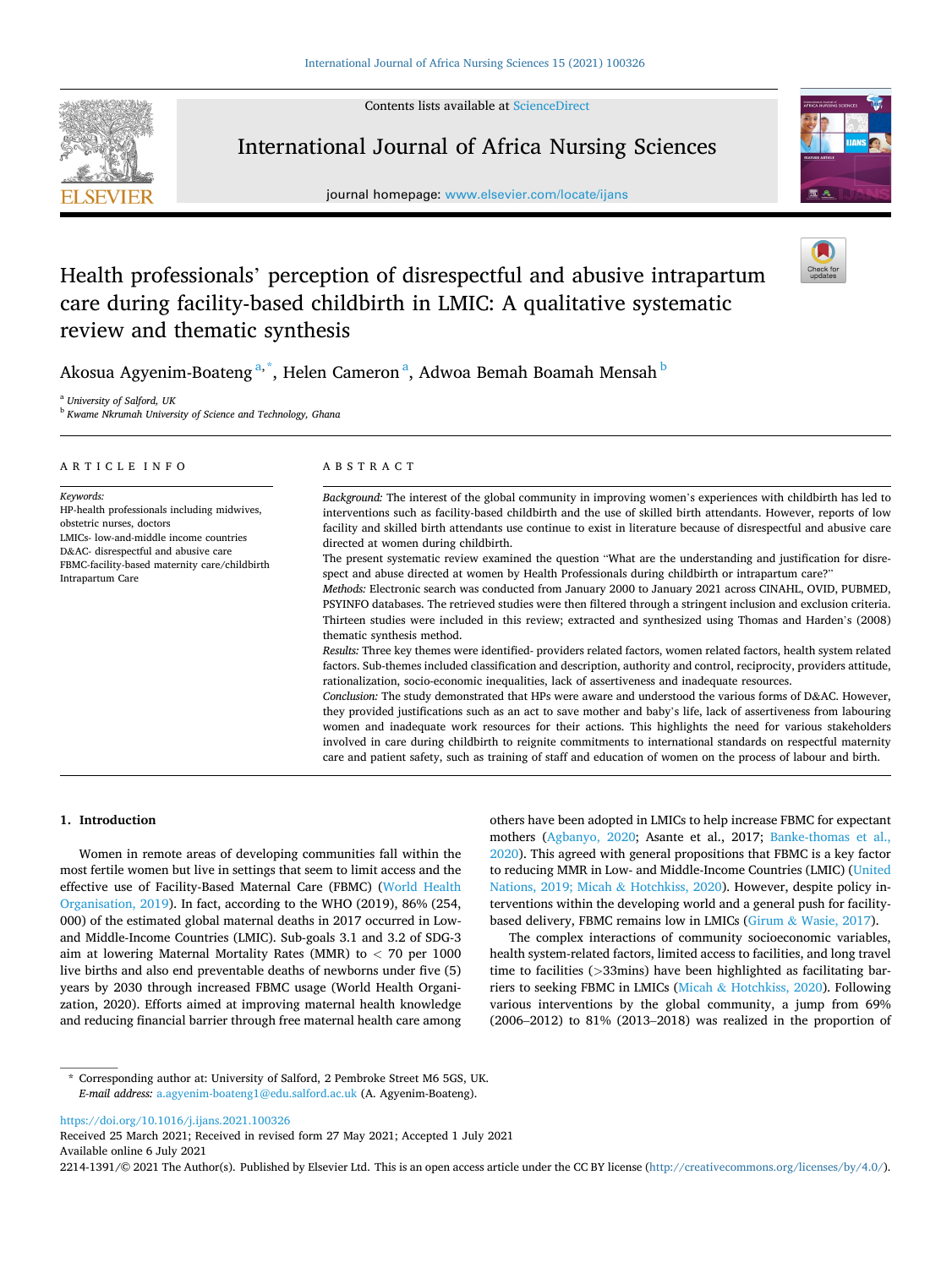births attended by skilled health personnel. However, LMICs witnessed a low global success. While Central and South Asia recorded a jump from 51% to 79%, in sub-Saharan Africa (SSA) the change was from 47% to 59% within the same period [\(United Nations, 2019\)](#page-11-0).

International attempts to improve FBMC and delivery is however described in the context of a push for technological birth which ignores the psycho-social dimensions of intrapartum care ([Bradley et al., 2016](#page-10-0)). Largely, FBMC and delivery has been described as full of disrespect and abuse; reported from the mothers' experiences. Studies report the medicalization of birth by midwives through focus on technical elements of care as a means of securing, and controlling of women's bodies and knowledge ([Bradley et al., 2016; Dzomeku et al., 2020\)](#page-10-0). Facility-Based childbirth is seen as dehumanizing, fraught with disrespect, mistreatment and lacking interpersonal and emotional care ([Blaise](#page-10-0) & [Kegels, 2004; Bohren et al., 2014; Kruk et al., 2018; Onchonga](#page-10-0) & Keraka, [2021; Van Lerberghe et al., 2014\)](#page-10-0). Psycho-social aspects of FBMC is regarded as a reserve of highly resourced world and counted as unrelated to care quality ([Bradley et al., 2016\)](#page-10-0) from the perspective of women.

Health system failures, cultural and social variables and contextual elements, staff shortages, few trained staff, provider perception and victim blaming underlie midwives' disrespectful and abusive (D&AC) care [\(Bradley et al., 2016; Dzomeku et al., 2020;](#page-10-0) Naanyu et al., 2020; Onchonga & [Keraka, 2021\)](#page-10-0). The empirical evidence from midwives' perspective affirms existence of D&AC ([Afulani et al., 2020; Dzomeku](#page-10-0)  [et al., 2020\)](#page-10-0). A synthesis of empirical evidence from midwives' perspective on D&AC in SSA, Bradley et al. (2019) identified fear of blame, lack of awareness of the social neglect and othering as underlying elements of midwives' abuse and disrespect of women. From the foregoing, even though there is a growing body of empirical evidence on the perspective of health professionals (HPs) on D&AC, these studies have adopted a narrow view focusing on SSA and midwives. There is the need for an updated broader perspective on D&AC. Hence, the aim for this review, is to explore the understanding and justification of HPs on disrespectful and abusive intrapartum care in LMICs.

#### **2. Systematic search screening**

This review was conducted using the Preferred Reporting Items for Systematic Reviews and Meta-Analyses Protocols guidelines, which is an evidence-based set of items used in reporting systematic reviews ([Shamseer et al., 2015\)](#page-11-0). A comprehensive search of qualitative literature was performed to retrieve articles published between January 2000 to January 2021 on HPs understanding and justification of disrespect and abusive care during facility-based care in LMICs. Electronic databases used were: CINAHL, OVID platforms, PsychINFO, and PubMed. Primary concepts such as "disrespectful and abusive care", "lower-and-middleincome countries", "Health professionals", "understanding", "knowledge", "perception", "justification" and "intrapartum" and their Medical Subject Headings (MESH) were used in searching. The subject search and text word search were performed separately in all databases and then combined with Boolean operators "OR" and "AND" as illustrated in [Table 1.](#page-3-0) Additional articles were searched from google scholar and references of retrieved articles. This produced one additional study ([Madhiwalla, Ghoshal, Mavani,](#page-10-0) & Roy, 2018).

#### **3. Literature screening**

Following the literature search, citations were imported into endnote reference manager for storage and literature screening and duplicates removal. Articles remaining were then screened independently by titles and abstracts. All citations were screened using inclusion and exclusion criteria. Any disagreements were discussed with supervisors.

#### **4. Inclusion criteria**

Studies with substantial qualitative elements that explored understanding and justification of HPs on disrespect and abuse during intrapartum care from January 2000 to January 2021. Other criteria were (1) HPs of all categories working in the maternity wards or giving intrapartum care to women in LMICs, (2) HPs had to be practicing and still in service at the time of data collection. (3) Articles had to be published in English Language.

#### **5. Exclusion criteria**

Studies were excluded from this review if they included: (1) Primarily quantitative, (2) HPs who worked outside the maternity wards such as community HPs or neonatal intensive care nurses (3) not published in English Language, (4) systematic reviews, abstracts, editorial reports, letters, conference articles, and grey literatures with no full text published articles were excluded because they were not counted as scientific published articles.

#### **6. Description of quality appraisal tool**

Main researcher independently assessed the methodological rigour of all included studies using the Mixed Methods Appraisal (MMAT) version 2018 ([Hong et al., 2018](#page-10-0)). MMAT assess qualitative, quantitative, and mixed method studies with the use of two screening questions and four methodological criteria. The tool analyses whether the aim of the study is clear and appropriate, adequacy of methodology, study design, participant recruitment, data collection, data analysis, presentation of findings, authors' discussions, and conclusions ([Hong et al., 2018\)](#page-10-0). Each question is assigned three possible responses: "yes," "no," or" can't tell." A maximum of four points is assigned each question and each point carries a percentage of 25% i.e. (0–25% is regarded as weak, 50% is regarded as moderate, 75% is regarded is moderate-strong and 100% is strong). Studies were rated strong, moderate-strong, moderate, or weak for each domain and assigned an overall quality score. However, study quality was not used to exclude studies with the potential to answer the review question. [Table 2](#page-5-0) shows quality appraisal

#### **7. Data extraction and synthesis**

The extraction and synthesis of data followed [Thomas and Harden](#page-11-0)  [\(2008\)](#page-11-0) thematic synthesis method, which enables the synthesis to exceed the content of the original findings of the studies to develop themes and bring fresh interpretations to each study. This enables conclusions to be drawn based on common elements across heterogenous studies. All text labelled as results or findings and quotations were imported verbatim into QSR's NVivo 11 version and coded line-by-line to capture what each sentence means. The initial codes were compared to allow the formation of sub themes which describe their characteristics. The descriptive sub themes led to the formation of analytical themes.

#### **8. Literature search results**

Electronic search identified 584 papers with 380 duplicates removed. After screening titles/abstracts, 48 papers were selected for full text review. Of these, 32 papers were from database searches and 16 identified from bibliographies. A total of 35 papers were excluded from final review because majority of these articles focused on women experiences of D&AC, while a few focused on HPs perception of intrapartum care without specific mention of D&AC. All solely quantitative papers exploring HPs experience with D&AC were excluded. [Fig. 1](#page-6-0)  (Prisma Flow Diagram) presents a stepwise from identification to the inclusion of accepted papers. At the end of the screening, 13 peerreviewed citations remained for final inclusion in the review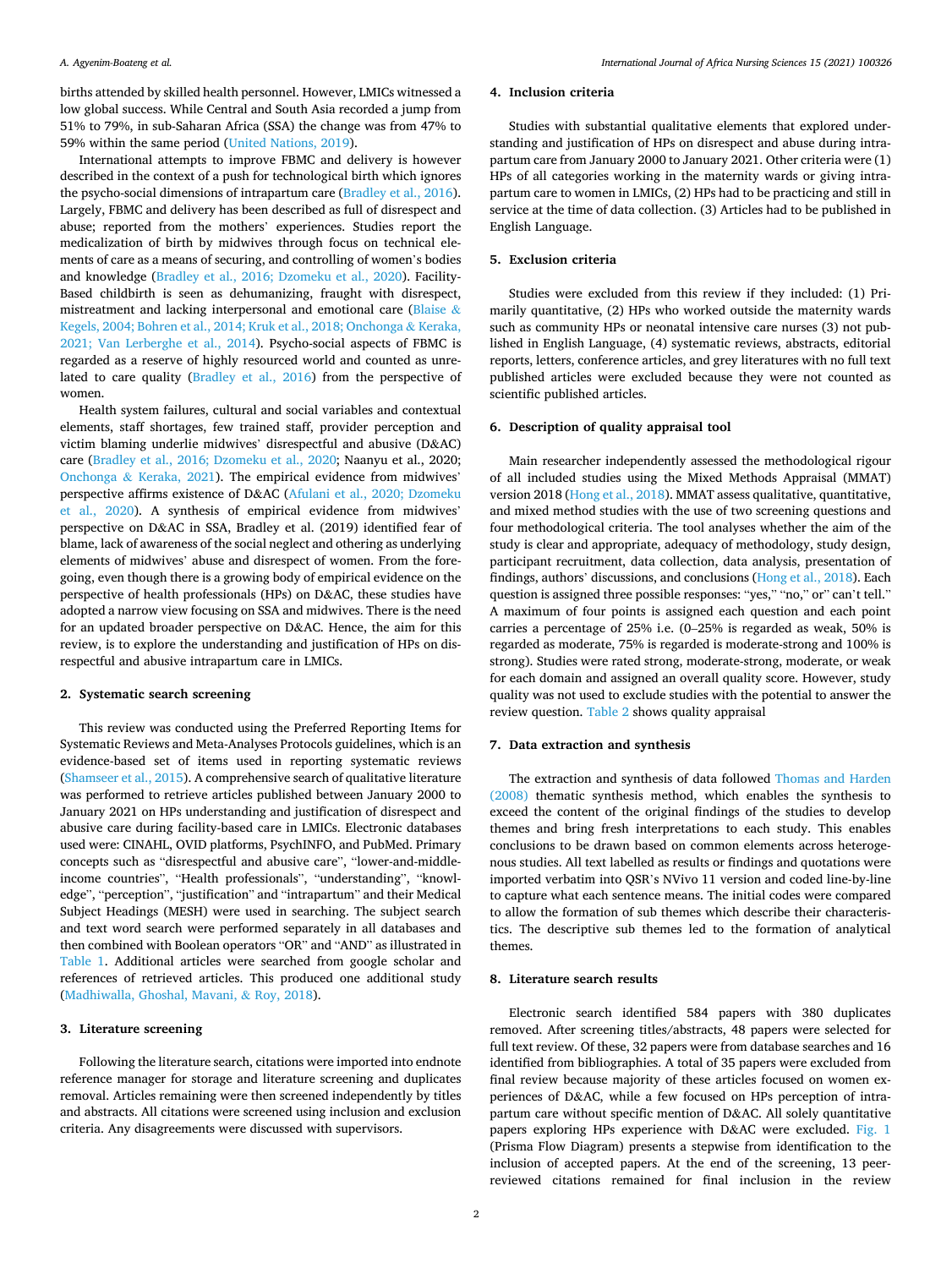#### <span id="page-3-0"></span>**Table 1**

| Characteristics of included studied.    |                  |                                                                                                                                                                                                                                                                                                                                                                                                              |                                                          |                                                                                                                                                                                                                                                                                                                                                                                                                                  |                                                                                                                                                                                                                                                                                                                                              |
|-----------------------------------------|------------------|--------------------------------------------------------------------------------------------------------------------------------------------------------------------------------------------------------------------------------------------------------------------------------------------------------------------------------------------------------------------------------------------------------------|----------------------------------------------------------|----------------------------------------------------------------------------------------------------------------------------------------------------------------------------------------------------------------------------------------------------------------------------------------------------------------------------------------------------------------------------------------------------------------------------------|----------------------------------------------------------------------------------------------------------------------------------------------------------------------------------------------------------------------------------------------------------------------------------------------------------------------------------------------|
| Author/Year<br>Dzomeku<br>et al. (2020) | Country<br>Ghana | Aim<br>To explore the views of midwives on<br>disrespect & abusive care and their<br>occurrences in professional practice                                                                                                                                                                                                                                                                                    | <b>Study Design</b><br>Exploratory<br>descriptive design | Findings<br>All midwives acknowledged D&AC<br>and categorised it as<br>1. Provision of inadequate care<br>2. Verbal, physical, and<br>psychological abuse<br>3. Discriminatory care.<br>This was attributed to provider<br>perception of clients, non-evidenced<br>based practices intended to prevent<br>adverse outcomes and problems of<br>the health system such as inadequate<br>staff and inadequate equipment to<br>work. | Conclusion<br>Frequent in-service training on<br>respectful maternity care and<br>monitoring of care provision in<br>healthcare facilities are needed to<br>eliminate the incidence of D&AC.                                                                                                                                                 |
| Yakubu et al.<br>(2014)                 | Ghana            | This study set out to explore the<br>attitudes, beliefs, and self-reported<br>behaviours of a small group of midwives<br>inGhana to improve understanding of<br>maltreatment during facility delivery                                                                                                                                                                                                        | Cross-sectional design                                   | Participants classified abuse as<br>humiliating clients, screaming,<br>hitting, yelling, neglecting and<br>slapping clients. Situations that<br>precipitated abuse was significantly<br>failure to push in the second stage,<br>disrespect of the midwife by women,<br>midwives' accountability and<br>midwife as a motherly figure.                                                                                             | This study calls for the<br>introduction of other alternatives<br>or interventions for midwives in<br>their relationship with women/<br>roles such as in-service training<br>for midwives on problem solving<br>to handle difficult women                                                                                                    |
| Rominski<br>et al. (2017)               | Ghana            | 1. Discuss the various domains of<br>disrespectful and abusive care with<br>midwifery students to assesstheir<br>experience with them 2.To assess how<br>these future providers contextualize and<br>conceptualize the treatment they have<br>witnessedand participated in during<br>their educational program                                                                                               | Exploratory<br>descriptive design                        | Students conceptualized<br>disrespectful care as physical abuse,<br>non-dignified care, humiliation,<br>scolding, blaming, shouting,<br>discrimination, abandonment, and<br>detention in facilities.D&AC was<br>rationalised as attributed Stress of<br>midwives, midwives' own attitudes,<br>women disrespect of midwives, and<br>the culture of blame of midwives.<br>Students believed there was no<br>alternative to D&AC    | The study provides an important<br>starting point for policy makers<br>and educators to rethink how<br>students need to be prepared to<br>practice what is taught them.                                                                                                                                                                      |
| Orpin et al.<br>(2019)                  | Nigeria          | 1. Explore how maternity careproviders<br>perceived D&A of women during<br>maternity carein Benue State, Nigeria 2.<br>Explore how maternity care<br>providersviewed its impact on women's<br>health and well-beingand their<br>utilisation of maternity services                                                                                                                                            | Interpretative<br>phenomenological<br>design             | Participants described D&AC as the<br>failure to provide quality care to<br>women. HPs described facilitators of<br>D&AC as a sought for safety of client<br>and baby especially when the<br>woman refuses to push in second<br>stage.                                                                                                                                                                                           | The findings reflect the need for<br>sensitising healthcare providers<br>through training on respectful<br>care in its incorporation into<br>everyday practice keeping in<br>mind the cultural diversity of<br>women.                                                                                                                        |
| <b>Burrowes</b><br>et al. (2017)        | Ethiopia         | 1. Examine women's experiences of care<br>frommidwives during labour and<br>delivery, including any disrespect or<br>abuse.2. Explore midwives'<br>understandings of patients' rightsand<br>patient-centred care.3. Describe<br>midwives' experiences of patient abuse<br>and disrespect. 4. Identify patient and<br>midwife recommendations<br>forstrengthening the quality of labour<br>and delivery care. |                                                          | HPs verbalised D&AC as abuse of<br>privacy and non-consented care.<br>They attributed this to a quest to<br>save baby's life, as well as increased<br>workload leading to stress, poor<br>renumeration and hence low<br>commitment, poor education of<br>clients and language barrier between<br>clients and HPs.                                                                                                                | The study highlights the need<br>collaboration and dialog between<br>the policymakers who are<br>concerned with patients' rights,<br>and those working to improve the<br>quality of RMNCH care, when<br>designing curricula and<br>guidelines for health professional<br>education as well as devising ways<br>to empower women about birth. |
| Adolphson<br>et al. (2016)              | Mozambique       | Explore midwives' perspectives of<br>working conditions, professional role<br>andattitudes towards women                                                                                                                                                                                                                                                                                                     | A descriptive<br>qualitative design                      | Participant verbalised supportive<br>and committed to women. However,<br>this was inhibited by inadequate<br>physical and human resources in the<br>sector. Also, midwives verbalised the<br>lack of renumeration as a<br>demotivation                                                                                                                                                                                           | The potential and trainings<br>midwives possess need to be<br>matured and valued through re-<br>trainings, provision of working<br>equipment and motivations.                                                                                                                                                                                |
| Balde et al.<br>(2017)                  | Guinea           | This paper presents the qualitative<br>findings on perceptions and experiences<br>of mistreatment of women during<br>childbirth in health facilities in Guinea.                                                                                                                                                                                                                                              | An exploratory<br>descriptive qualitative<br>design      | Health workers acknowledged<br>D&AC as lack of privacy and bribery.<br>However, this was attributed to<br>inadequate resources.                                                                                                                                                                                                                                                                                                  | The study calls for stakeholder<br>involvement in tackling D&AC.                                                                                                                                                                                                                                                                             |
| Madhiwalla<br>et al. (2018)             | India            | This study focuses on domains of practice<br>where violations or ethical problems had<br>been commonly observed, namely,<br>provider patient interactions, cultural<br>and social issues encountered in<br>caregiving, management of labour pain,<br>routine practices and procedures<br>associated with normal vaginal<br>deliveries, management of complications<br>and post-delivery contraception.       | Exploratory<br>qualitative study                         | There was acknowledgement of<br>mistreatment in forms such as<br>shouting and coercion at women.<br>However according to professionals,<br>this was done for the good of both<br>mother and baby.                                                                                                                                                                                                                                | Addressing D&AC requires the<br>engagement of stakeholders to<br>understand the organisational<br>culture of the health system.                                                                                                                                                                                                              |
| Bohren et al.<br>(2017)                 | Nigeria          | To explore women and healthcare<br>providers' experiences and perceptions                                                                                                                                                                                                                                                                                                                                    | Interpretative<br>exploratory study                      | Providers reported experiencing or<br>witnessing physical abuse including                                                                                                                                                                                                                                                                                                                                                        | Measurement tools to assess how<br>often mistreatment occurs and in                                                                                                                                                                                                                                                                          |

(*continued on next page*)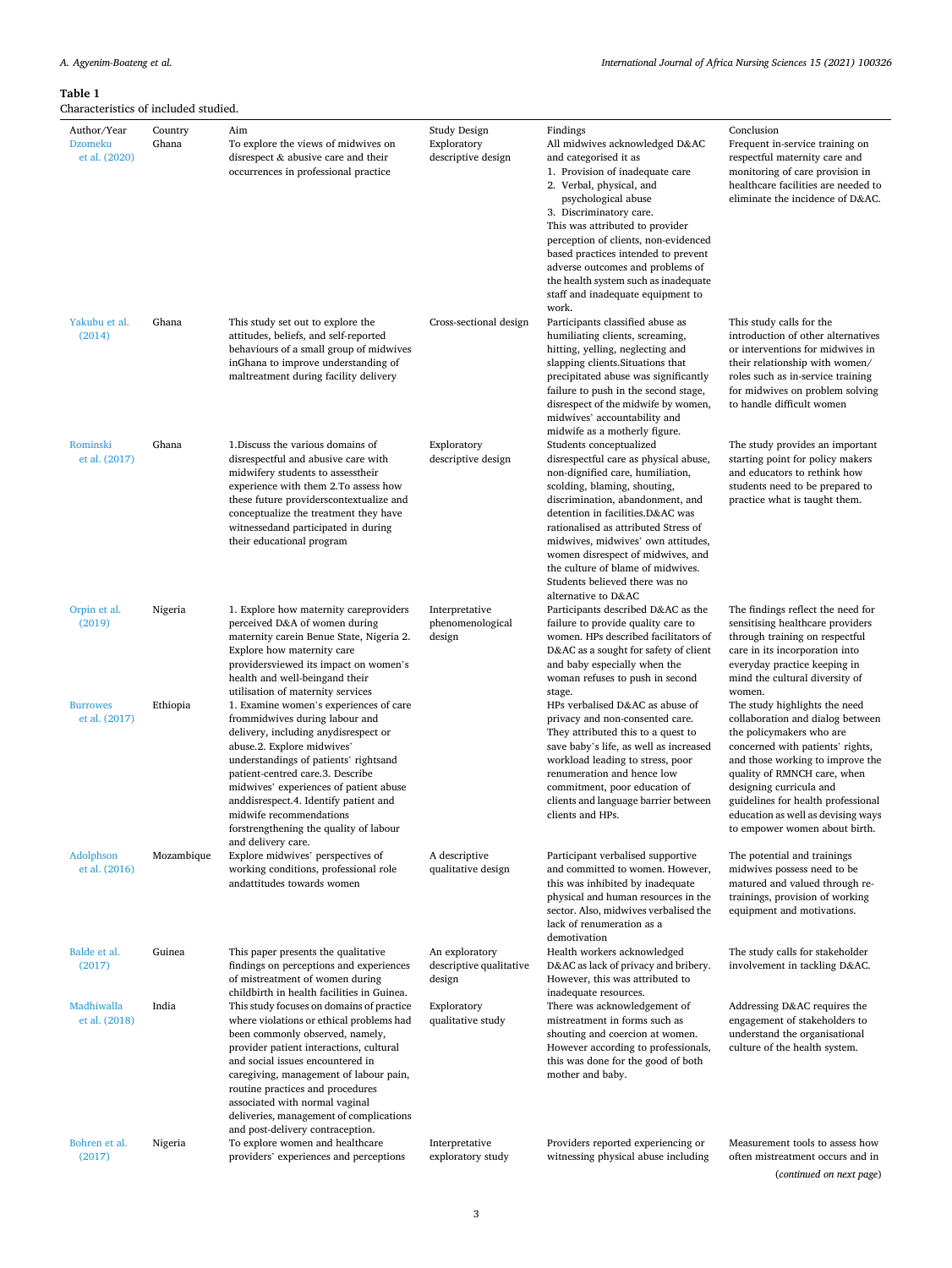| <b>Table 1</b> (continued)        |              |                                                                                                                                                                                                                                                                                                   |                                                         |                                                                                                                                                                                                                                                                                                                                                                                                                                                                |                                                                                                                                                                                                                                                                                                                                                                                                                                                                                                                 |
|-----------------------------------|--------------|---------------------------------------------------------------------------------------------------------------------------------------------------------------------------------------------------------------------------------------------------------------------------------------------------|---------------------------------------------------------|----------------------------------------------------------------------------------------------------------------------------------------------------------------------------------------------------------------------------------------------------------------------------------------------------------------------------------------------------------------------------------------------------------------------------------------------------------------|-----------------------------------------------------------------------------------------------------------------------------------------------------------------------------------------------------------------------------------------------------------------------------------------------------------------------------------------------------------------------------------------------------------------------------------------------------------------------------------------------------------------|
| Author/Year                       | Country      | Aim<br>of mistreatment during childbirth in<br>facilities in the Abuja metropolitan area<br>of Nigeria.                                                                                                                                                                                           | Study Design                                            | Findings<br>slapping, physical restraint to a<br>delivery bed, and detainment in the<br>hospital and verbal abuse, such as<br>shouting and threatening women<br>Participants identified three main<br>factors contributing to mistreatment:<br>poor provider attitudes, women's<br>behaviour, and health systems<br>constraints.                                                                                                                               | Conclusion<br>what manner must be developed<br>for monitoring and evaluation.<br>Interventions to prevent<br>mistreatment will need to be<br>multifaceted, and implementers<br>should consider lessons learned<br>from related interventions, such<br>as increasing audit and feedback<br>from women. Also promoting<br>labour companionship and<br>encouraging stress-coping                                                                                                                                   |
| Afulani et al.<br>(2020)          | Kenya        | To examine the extent and drivers of dis-<br>respect and abuse during facility-based<br>childbirth from the perspectives of<br>maternity care providers in a rural<br>county in Kenya.                                                                                                            | <b>Explorative study</b>                                | Participants categorised<br>disrespectful maternity care as<br>verbal abuse, physical abuse, lack of<br>privacy, detention in health facility<br>and discrimination. Drivers of<br>disrespect and abuse included<br>perceptions of women being<br>difficult, stress and burnout from<br>work overload, facility culture and<br>lack of accountability, poor facility<br>infrastructure and lack of medicines<br>and supplies as well as provider<br>attitudes. | training for providers.<br>Interventions to address<br>disrespect and abuse need to<br>tackle the multiplicity of<br>contributing factors.                                                                                                                                                                                                                                                                                                                                                                      |
| Kruger and<br>Schoombee<br>(2010) | South Africa | Explores nurses and patients experience<br>of abuse in maternity                                                                                                                                                                                                                                  | Explorative<br>qualitative design                       | HPs verbalised leaving women<br>unattended to during labour as a<br>form of abuse, shouting and physical<br>abuse. However these were referred<br>in a separate paper of the authors<br>(Stress of Caring, 2005) Schoombee<br>et al. (2005)                                                                                                                                                                                                                    | The study implores mental health<br>practitioners to create safe spaces<br>where HPs can destress.                                                                                                                                                                                                                                                                                                                                                                                                              |
| Lambert et al.<br>(2018)          | South Africa | 1. Explore the lived experiences of<br>maternity care providers as well as<br>women who had received care at the<br>time of birth.<br>1. The study sought to identify barriers<br>and facilitators to provision high<br>quality women centred care in low-<br>and-middle income countries (LMICs) | Qualitative<br>descriptive<br>phenomenological<br>study | HPs verbalised their knowledge on<br>maltreatment such as restricting<br>women to one position during<br>labour. However, facilitators such as<br>lack of professional support was<br>stated                                                                                                                                                                                                                                                                   | Midwives' attitudes and how they<br>speak to women is more<br>important than the the content of<br>what is being said. Health<br>facilities may need to highlight on<br>the level of care they can provide<br>to women and the how they<br>endeavour to mitigate their short<br>comings. This may take the blame<br>game away from HPs and improve<br>the relationship between women<br>and HPs                                                                                                                 |
| Schoombee<br>et al. (2005)        | South Africa | Explores maternity nurses psychological<br>and emotional experiences                                                                                                                                                                                                                              | Exploratory<br>descriptive design                       | Participants verbalised being<br>stressed from factors such as the<br>work environment, resistant<br>patients, and hospital hierarchies                                                                                                                                                                                                                                                                                                                        | Mental health professionals<br>working with nurses in the public<br>sector should on the one hand<br>focus on being advocates for<br>changing the working conditions<br>of nurses and midwives (which is<br>characterised by a high workload,<br>lack of adequate support, and a<br>dearth of technical and financial<br>resources), but on the other hand<br>that they should be working on<br>creating safe spaces where issues<br>related to the stressfulness of<br>caring can be explored and<br>hezzerbbs |

(Adolphson, Axemo, & Högberg, 2016; Afulani et al., 2020; Balde et al., [2017; Bohren et al., 2017; Burrowes, Holcombe, Jara, Carter,](#page-10-0) & Smith, [2017; Dzomeku et al., 2020; Kruger](#page-10-0) & Schoombee, 2010; Lambert, Etsane, Bergh, Pattinson, & [Van den Broek, 2018; Madhiwalla et al.,](#page-10-0)  2018; Orpin, Puthussery, & [Burden, 2019; Rominski, Lori, Nakua,](#page-10-0)  Dzomeku, & [Moyer, 2017; Schoombee, van der Merwe,](#page-10-0) & Kruger, 2005; [Yakubu et al., 2014](#page-10-0))

## **9. Methodological characteristics or consideration of included studies**

Thirteen papers were eligible for inclusion. All included studies used qualitative methodology except one [\(Afulani et al., 2020\)](#page-10-0) which

adopted a mixed methodology. The review included one mixed methodology due to its significant exploratory aspect. The geographical spread of papers were, six studies from West Africa [\(Balde et al., 2017;](#page-10-0)  [Bohren et al., 2017; Dzomeku et al., 2020; Orpin et al., 2019; Rominski](#page-10-0)  [et al., 2017; Yakubu et al., 2014](#page-10-0)), three from South Africa [\(Kruger](#page-10-0) & [Schoombee, 2010; Lambert et al., 2018; Schoombee et al., 2005\)](#page-10-0) three from East Africa ([Adolphson et al., 2016; Afulani et al., 2020; Burrowes](#page-10-0)  [et al., 2017](#page-10-0)), one from South Asia ([Madhiwalla et al., 2018](#page-10-0)). [Table 1](#page-3-0)  shows the summary of included studies.

## **10. Quality appraisal or assessment of included studies**

Quality appraisal of the included articles using MMAT ranged from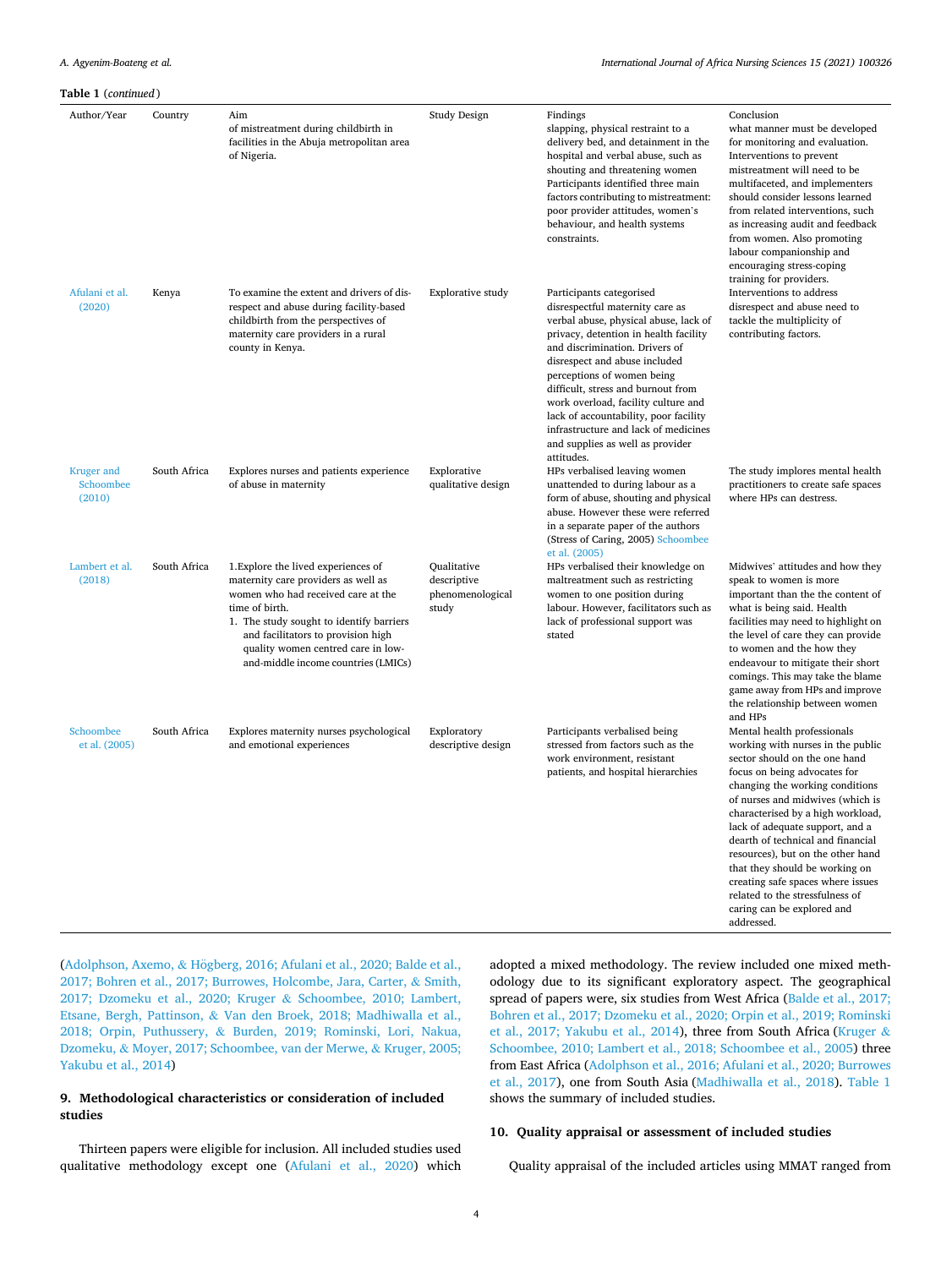#### <span id="page-5-0"></span>**Table 2**  Quality appraisal table (MMAT).

| Author/year                                            | Appropriate<br>Methodology<br>Used | Appropriate<br>Data<br>Collection | Findings<br>adequately<br>derived from<br>data | Interpretation of<br>results<br>sufficiently<br>substantiated by<br>data | Coherence<br>between<br>research<br>processes | Relevant<br>Sampling<br>strategy | Sample<br>representative<br>of target<br>population | Appropriate<br>measurements | Risk of low<br>nonresponse<br>bias | Appropriate<br>statical<br>analysis | Total<br>points | Score<br>$\%$ | Quality                                |
|--------------------------------------------------------|------------------------------------|-----------------------------------|------------------------------------------------|--------------------------------------------------------------------------|-----------------------------------------------|----------------------------------|-----------------------------------------------------|-----------------------------|------------------------------------|-------------------------------------|-----------------|---------------|----------------------------------------|
|                                                        |                                    | -1                                | $\mathbf{1}$                                   |                                                                          | 1                                             |                                  |                                                     |                             |                                    |                                     | 5/5             | 100%          | Strong                                 |
| Yakubu et al.<br>(2014)                                | $\mathbf{1}$                       | $\overline{1}$                    | $\overline{1}$                                 |                                                                          |                                               |                                  |                                                     |                             |                                    |                                     | 5/5             | 100%          | Strong                                 |
| Lambert et al.<br>(2018)                               | $\mathbf{1}$                       | $\mathbf{1}$                      | $\bf{0}$                                       | $\bf{0}$                                                                 |                                               |                                  |                                                     |                             |                                    |                                     | 3/5             | 60%           | Moderate                               |
| Rominski<br>et al. (2017)                              | $\mathbf{1}$                       | $\mathbf{1}$                      | $\mathbf{1}$                                   | $\mathbf{1}$                                                             | $\mathbf{1}$                                  |                                  |                                                     |                             |                                    |                                     | 5/5             | 100%          | Strong                                 |
| Orpin et al.<br>(2019)                                 | $\mathbf{1}$                       | $\mathbf{1}$                      | $\mathbf{1}$                                   | $\mathbf{1}$                                                             | $\mathbf{1}$                                  |                                  |                                                     |                             |                                    |                                     | 5/5             | 100%          | Strong                                 |
| <b>Burrowes</b><br>et al. (2017)                       | $\mathbf{1}$                       | $\mathbf{1}$                      | $\bf{0}$                                       |                                                                          |                                               |                                  |                                                     |                             |                                    |                                     | 4/5             | 80%           | Moderate-Strong                        |
| Kruger and<br>Schoombee<br>(2010)                      | $\mathbf{1}$                       | $\mathbf{1}$                      | $\bf{0}$                                       | $\mathbf{1}$                                                             | $\overline{1}$                                |                                  |                                                     |                             |                                    |                                     | 4/5             | 80%           | Moderate-Strong                        |
| Adolphson<br>et al. (2016)                             | $\mathbf{1}$                       | $\mathbf{1}$                      | $\bf{0}$                                       | $\bf{0}$                                                                 |                                               |                                  |                                                     |                             |                                    |                                     | 3/5             | 60%           | Moderate                               |
| Balde et al.<br>(2017)                                 | $\mathbf{1}$                       | $\mathbf{1}$                      | $\mathbf{1}$                                   | $\mathbf{1}$                                                             | $\mathbf{1}$                                  |                                  |                                                     |                             |                                    |                                     | 5/5             | 100%          | Strong                                 |
| Madhiwalla<br>et al. (2018)                            | $\mathbf{1}$                       | $\mathbf{1}$                      | $\mathbf{1}$                                   | $\mathbf{0}$                                                             | $\bf{0}$                                      |                                  |                                                     |                             |                                    |                                     | 3/5             | 60%           | Moderate                               |
| Bohren et al.<br>(2017)                                | $\mathbf{1}$                       | $\mathbf{1}$                      | $\mathbf{1}$                                   | $\mathbf{1}$                                                             | $\mathbf{1}$                                  |                                  |                                                     |                             |                                    |                                     | 5/5             | 100%          | Strong                                 |
| Afulani et al.<br>(2020)<br>Schoombee<br>et al. (2005) | 11                                 | 11                                | 10                                             | 01                                                                       | 11                                            |                                  |                                                     |                             |                                    |                                     | 4/54/<br>5      | 80%<br>80%    | Moderate-<br>StrongModerate-<br>Strong |

Indicators: 0 criteria not met, 1 criteria met- Scale 20% (Weak), 2 criteria met- scale 40% (weak), 3 criteria met-scale 60% (Moderate), 4 criteria met-scale 80% (Moderately-Strong), 5 criteria met-scale 100% (Strong).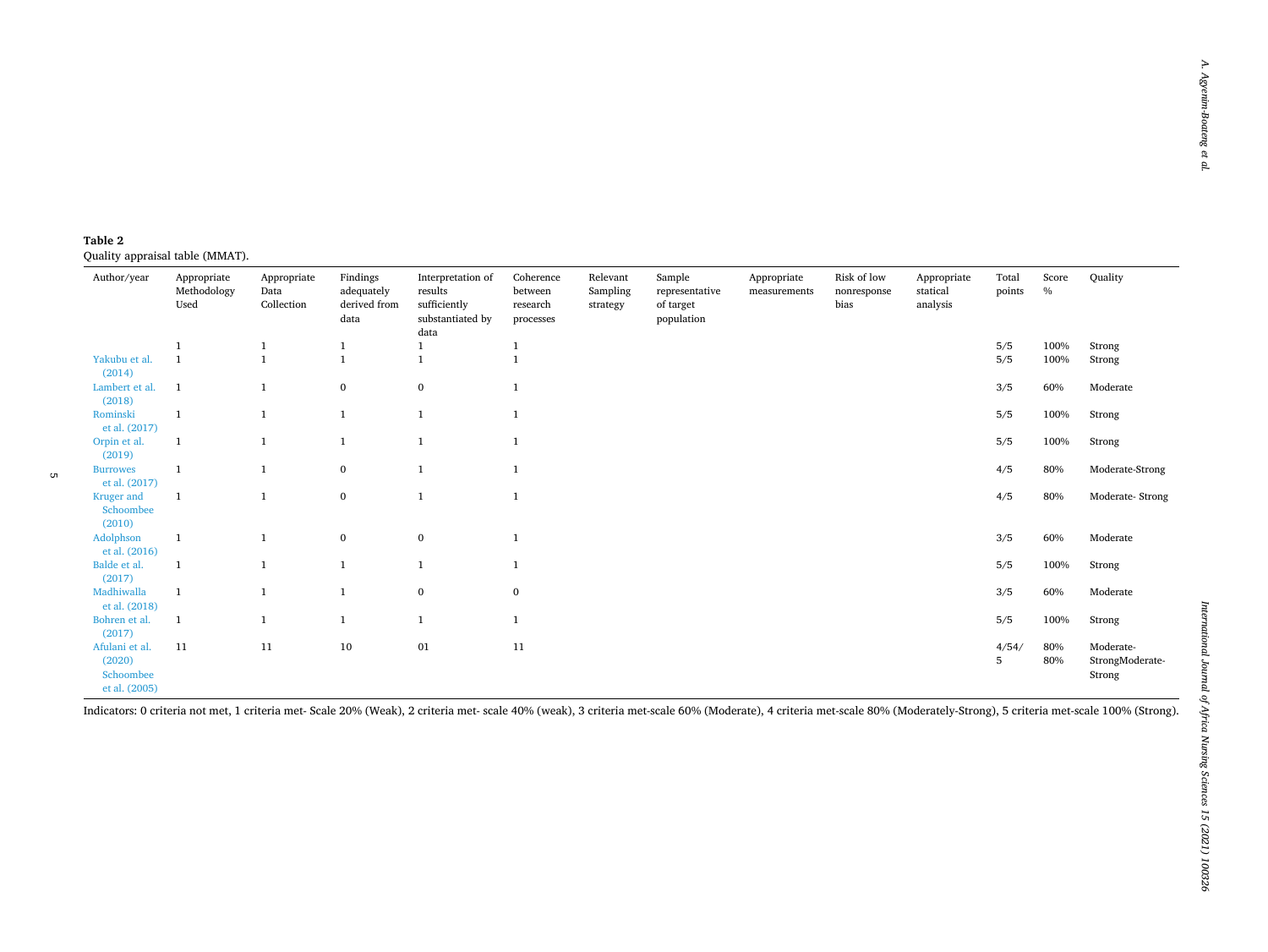<span id="page-6-0"></span>

**Fig. 1.** Prisma flow diagram.

moderate (50%) to strong quality (100%). Six studies were rated as strong quality [\(Balde et al., 2017; Bohren et al., 2017; Dzomeku et al.,](#page-10-0)  [2020; Orpin et al., 2019; Rominski et al., 2017; Yakubu et al., 2014](#page-10-0)). Four studies were scored as moderate-strong quality ([Afulani et al.,](#page-10-0)  [2020; Burrowes et al., 2017; Kruger](#page-10-0) & Schoombee, 2010; Schoombee [et al., 2005](#page-10-0)). Three studies were scored as moderate quality [\(Adolphson](#page-10-0)  [et al., 2016; Lambert et al., 2018; Madhiwalla et al., 2018\)](#page-10-0). No study was excluded based on its quality appraisal.

# **11. Results**

All the findings of studies used for this review were imported verbatim into NVivo 11 software and coded line-by-line to capture the meaning of each sentence. The codes were compared and entered a common group with a descriptive theme. To answer the aims of this review which are understanding and justification for D&AC, this study identified three (3) main themes and eight (8) sub-themes. Table 3 shows Themes and Sub-themes.

### **12. Provider's related factors**

This theme sought to explore HPs awareness of D&AC and how specific factors concerning HPs cause D&AC.

| Table 3       |  |
|---------------|--|
| <b>Recult</b> |  |

| Theme                         | Sub-Theme                      |
|-------------------------------|--------------------------------|
| Providers related factors     | Classification and Description |
|                               | Authority and Control          |
|                               | Reciprocity                    |
|                               | Providers Attitude             |
|                               | Rationalization                |
| Women related factors         | Socio-economic Inequalities    |
|                               | Lack of assertiveness          |
| Health System related factors | Inadequate resources           |
|                               |                                |

#### *12.1. Classisfication and description of abuse*

This analytical sub-theme describes how HPs classified and gave clear illustrations of abuse. All included studies reported HPs mentioning and describing at least one form of abuse except [Adolphson](#page-10-0)  [et al. \(2016\)](#page-10-0) reported on barriers to humanized care hence did not have participants mention or describe D&AC. D&AC has been made into seven categories identified by (Bowser  $\&$  [Hill, 2010](#page-10-0)). These included physical abuse, discrimination, non-dignified care, non-consented care, abandonment or neglect, non-confidential care, and detention in health facilities. Only one study [\(Dzomeku et al., 2020\)](#page-10-0) had participants classifying the forms of abuse.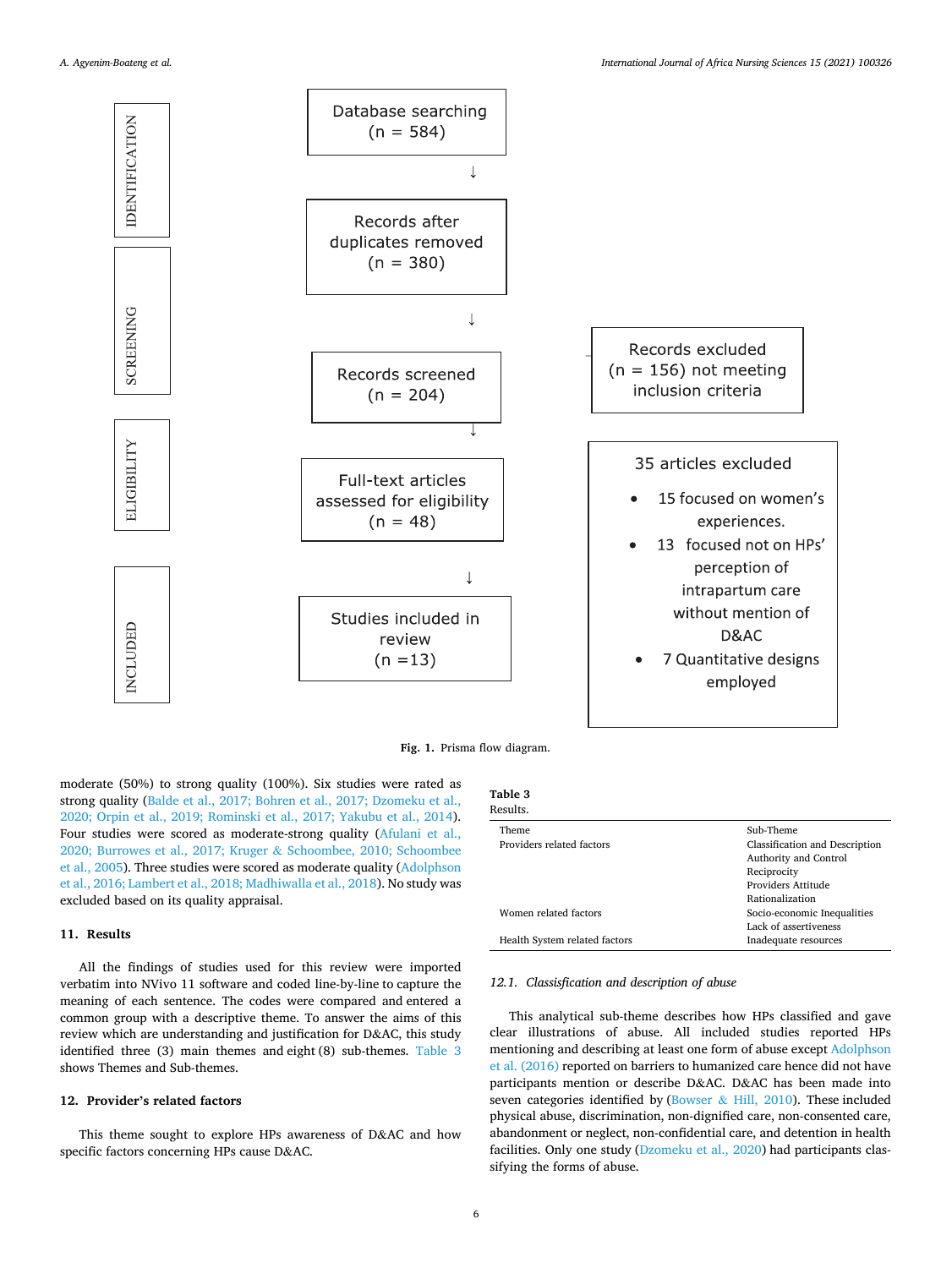"I know of physical abuse, psychological, verbal, erm…Yeah. It starts with the verbal abuse whereby you are talking harshly with the patient or insulting the patient and their relatives… ([Dzomeku et al.,](#page-10-0)  [2020\)](#page-10-0).

Description of abuse was a common occurrence in the eleven included studies except [\(Adolphson et al., 2016\)](#page-10-0). The commonest form of description was verbal abuse which was noted in seven studies ([Afulani et al., 2020; Bohren et al., 2017; Dzomeku et al., 2020; Kruger](#page-10-0)  & [Schoombee, 2010; Madhiwalla et al., 2018; Rominski et al., 2017;](#page-10-0)  [Yakubu et al., 2014\)](#page-10-0).HPs mentioned shouting as the commonest form of Verbal abuse.

"And with the verbal, that is where HPs falter lot; when we talk, we don't think of the impact it has on the patient, but sometimes we talk anyhow to the patient. And sometimes people, some people are more hurt with words. Some people don't care, but some people are more hurt with words as compared to maybe the physical one."- ([Dzomeku et al., 2020](#page-10-0))

"At times when… you can see the baby is coming and you ask the mother to push she won't push. During that time, if you don't raise your voice a little you may lose the baby. So you have to raise your voice at the mother so that she will be active and push and will get the baby out."[\(Yakubu et al., 2014](#page-11-0))

".. and then I have to raise my voice to her … You don't mean to.. but sometimes it is the only thing that works … You just have to raise your voice, that's all you can do. I mean you can't, what else are you going to do?"(Kruger & [Schoombee, 2010\)](#page-10-0)

Lack of privacy (non-dignified care) was identified as a significant theme in [Balde et al. \(2017\) and Burrowes et al. \(2017\)](#page-10-0).

"Yes, mainly patient privacy is the primary one[rule]…"-[\(Burrowes](#page-10-0)  [et al., 2017\)](#page-10-0)

Denying women different positions was identified by [\(Lambert et al.,](#page-10-0)  [2018\)](#page-10-0). This type of abuse although not listed in the generic classification of abuse by (Bowser  $& Hill, 2010$  $& Hill, 2010$ ) may be a common form of abused which is overlooked by both women and HPs.

"We tend to tell them what position they should be in, to be in for delivery for our own comfort" [\(Lambert et al., 2018](#page-10-0)).

#### *12.2. Authority and control*

This theme focuses on the HPs' relationship and interaction with women, which portrays as a master-servant or a mother-daughter relationship as reported by ([Yakubu et al., 2014\)](#page-11-0). This control involved the HP solely deciding what was right for the woman especially during the second stage of labour. Failure of the woman to comply may results in verbal abuse, physical abuse, or abandonment of care. This indirect form of control according to HPs was necessary to prevent bad outcomes during labour. However, student HPs in [\(Rominski et al., 2017](#page-11-0)) verbalised that there was no excuse for D&AC.

"When you hit, you know it's not right… You have to discipline her to do the right thing. So it's a kind of discipline that we are doing." [\(Yakubu et al., 2014\)](#page-11-0)

"Encourage her, talk to her, be friendly with her. If you are very close to the patient… I think, she will not be naughty. Talk to her friendly, as a mother or a sister, hey this is, you can do this, you can go like this." [\(Yakubu et al., 2014\)](#page-11-0)

''If a woman is really in the second stage of labour […] and close her legs, they can even kill the baby. […] You will go the extra mile to make sure […] even if it means you shouting…you have a safe delivery.'[\(Orpin et al., 2019](#page-10-0))

"…Yelling and beating is an abuse, so, I am not in support of that. "[\(Rominski et al., 2017\)](#page-11-0)

Information sharing was identified as means by which HPs controlled women. It was noticed that, sharing information with women was not regarded as the right of the woman but a way to compel women to comply. Some HPs expressed awareness to the need for information sharing, however this was identified as a challenge due to time constraints [\(Adolphson et al., 2016\)](#page-10-0).

"As they are in pain, mostly the clients do not listen to the HPs when they advise them…They don't even listen at all…" [\(Burrowes et al.,](#page-10-0)  [2017\)](#page-10-0)

"they must **just listen to what I say, and do as I tell them**, but they… Ok, I don't know what it feels like to go through labour, I don't have children yet, so… Sometimes **I just leave them**, let them do their own thing, **but usually I prefer** for them to know…**so I explain to them** before labour what to expect and **how they must behave**. Then things go well. Otherwise, it is a complete mess, and… and a stressful experience. (authors' emphasis)" ([Schoombee et al.,](#page-11-0)  [2005\)](#page-11-0).

#### *12.3. Reciprocity*

D&AC to women, according to HPs was the results of rude women who disrespects them (HPs) first. Three (3) studies [\(Rominski et al.,](#page-11-0)  [2017; Schoombee et al., 2005; Yakubu et al., 2014\)](#page-11-0) identified that, mutual disrespect precipitates D&AC.

"They are so naughty that you shout on them, some like, look what you have done to me?" [\(Yakubu et al., 2014\)](#page-11-0)

"It is only when someone upsets me, or makes me angry… Sometimes, the patients, they are unruly, yes. Or, you'll ask them a question and they'll give you a disrespectful answer, or they don't do what you, or they are just plain rude. (authors' emphasis)" (-[Schoombee et al., 2005](#page-11-0))

Student HPs in [Rominski et al. \(2017\)](#page-11-0) identified that this initial disrespect from women may be attributed to the physical characteristics of the midwife.

*"Sometimes it becomes difficult because* … *we the young ones* … *- when some of the old ones [patients] come and they see us, they think that we are young and for that matter everything that you tell them to do*…*they don't comply; they see you as their kid so* … *when you talk to them the way and manner they behave to you, it is like they tend to pick a bone with you and*…*you tell them do* … *they will be quarreling with you and everything be- comes messed up."* 

#### *12.4. Providers attitude*

This sub-theme explores how some HPs in [Rominski et al. \(2017\)](#page-11-0), ([Afulani et al., 2020\)](#page-10-0) and [Burrowes et al. \(2017\)](#page-10-0) explained how their colleagues behaved towards women. According to HPs, D&AC to women may not be caused by what the woman does or what HPs want women to do but the providers attitude.

"… If I am a quick-tempered person, then it would be a little bit difficult for me to provide this kind of respectful care…" ([Rominski](#page-11-0)  [et al., 2017\)](#page-11-0)

"Sometimes providers get upset for no reason…" ([Burrowes et al.,](#page-10-0)  [2017\)](#page-10-0)

#### *12.5. Rationalization*

This sub-theme describes non-evidenced based practices that HPs use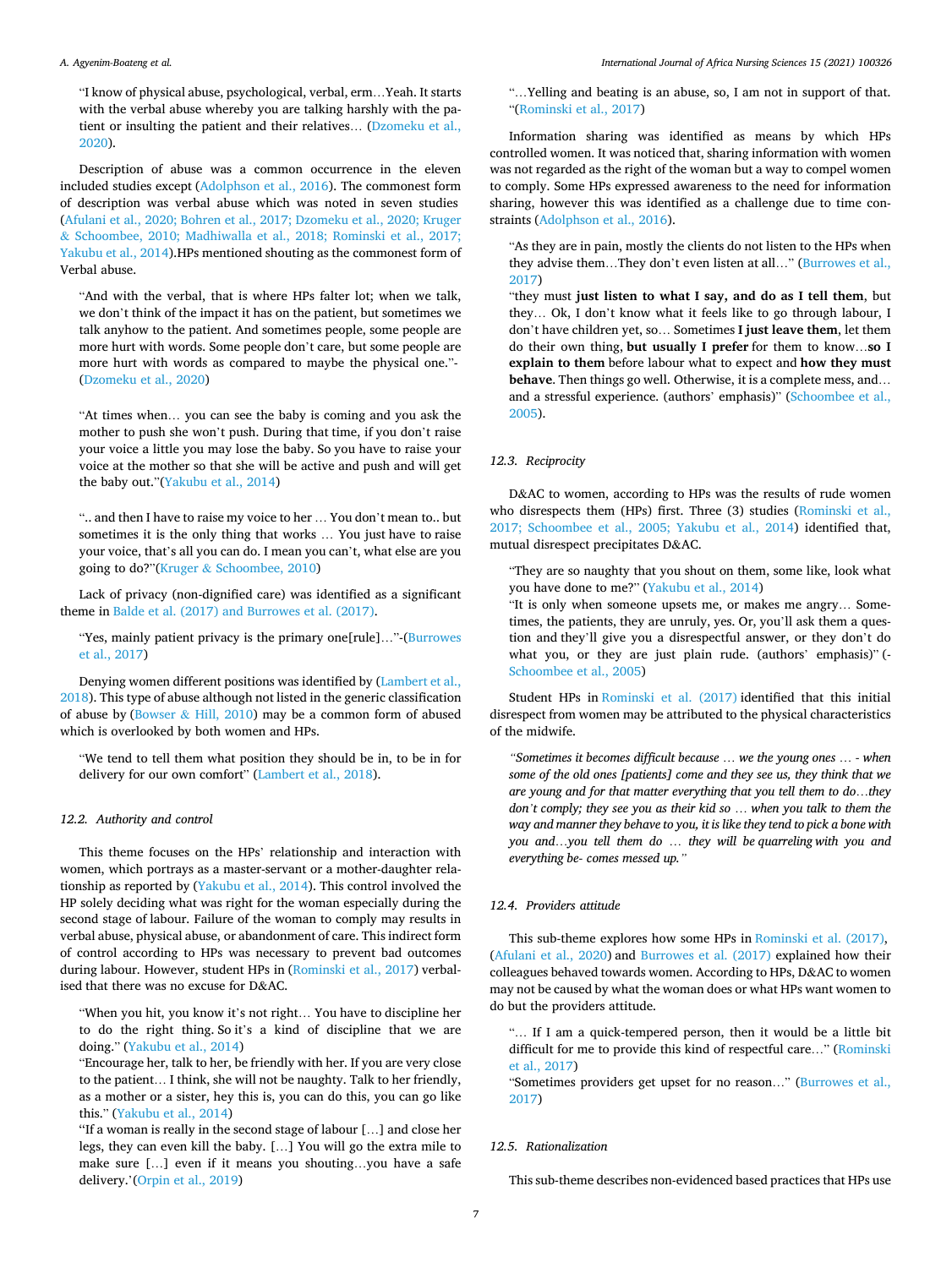in preventing adverse outcomes. All included except ([Adolphson et al.,](#page-10-0)  [2016\)](#page-10-0) studies identified that HPs resorted to abuse especially during the pushing stage. This action according to HPs is not intended to cause harm.

"In the second stage when the baby is crowning and the mother is expected to give it way, due to the pain, she may not even know what she is doing and might be closing her legs up and thus hurting the baby. In such a situation, you may involuntarily hit her on the thighs and shout 'open up!' (Laughing at the recollections) …As for that one, we frequently do that. Sometimes it happens. It is not always the case though. Here, we have a belt that we use to strap the legs to the bedposts, so you can't close your legs. In the absence of such devices and an expectant mother closes her legs, you can be distressed because she would be physically hurting the baby and a midwife may involuntarily hit the thighs and shout at her to open the legs wide"- ([Dzomeku et al., 2020](#page-10-0)).

"….… When the mother is uncooperative especially during second stage, yes like in my instance why I was forced to pinch, we had a tight cord around the neck, this mother was a para six [six prior births] and after the head had crowned you are telling her not to push so that you can clamp the cord and cut but she insisted on pushing so I had to pinch her kidogo [a little]"[\(Afulani et al., 2020\)](#page-10-0)

#### **13. Women related factors**

This theme explores the women specific factors that may result in HPs "abusing and disrespecting women."

#### *13.1. Socio-economic inequalities*

A trigger point that was identified as a cause of D&AC was the use of socio-economic disparities to render service to women. This was mentioned by [\(Afulani et al., 2020; Burrowes et al., 2017; Dzomeku](#page-10-0)  [et al., 2020; Schoombee et al., 2005](#page-10-0)). According to some HPs, they may use a woman's economic status, physical appearance, or relation with provider to give discriminatory care.

"The staff can sometimes look at the way someone [childbearing woman] will present herself and use that as a yardstick to respect her or not. But this can also create issues. But some of these patients are troublesome too, and that in turn cause some of the HPs to misbehave. "[\(Dzomeku et al., 2020](#page-10-0))

"Some is just physical appearance, you just get in and everybody is in love with her and the other one comes in and everyone is like oooh [laughs] nobody bothers to attend to her, but mostly it is race and financial status"[\(Afulani et al., 2020\)](#page-10-0)

An important factor that was mentioned by [Schoombee et al. \(2005\)](#page-11-0)  was discrimination in care based on the skin colour of women. Black women were described as disobedient and independent.

"…they don't listen to you; they just do their own thing. Especially, and I don't want to discriminate, but the black people….… I don't think, I don't think it is an issue of language, I think they are just like...they all have that same manner where they go sit on the bed on all fours...And they push like there's no tomorrow."

#### **14. Lack of assertiveness**

This sub-theme explores the dependence of labouring women on HPs. Some HPs reported that, the outcome of abuse during childbirth, thus having the baby is more important to the women. Women tend not to complain after delivery hence it is an acceptable behaviour of HPs and has become an everyday occurrence.

'Some of the women when they come here to deliver their babies, the labour room is not covered, like no screens but they are okay and happy because they deliver their babies safely." [Orpin et al. \(2019\)](#page-10-0).

The dependence of women on healthcare staff may mean to women that, the midwife knows best and hence whatever the midwife does is right, even if they are abused.

#### **15. Health system related factors**

This theme explores the most significant justification for D&AC mentioned by HPs. HPs in all included studies attributed abuse to the results of the status of their working environment or working conditions.

#### *15.1. Inadequate resources*

Inadequate resources mentioned by HPs cut across the management and architectural structure of health facilities to human resources. HPs in all included studies mentioned that job distress from inadequate working tools and unrealistic client to staff ratio caused increased workload. The pressure and distress from increased workload may sometimes cause them to act in an unprofessional manner by disrespecting clients. The magnitude of client to staff ratio was mentioned by HPs in [Dzomeku et al. \(2020\)](#page-10-0) as 4 HPs to 30 childbearing women.

"We have on this ward, this night, thirty-three patients to four HPs, some [childbearing women] are in labour, some are eclamptic, some are having respiratory distress, and then you have the pressure, you feel the pressure, so sometimes you would react in a way which you are not supposed to, because of that pressure that is mounting on you, you might act in a weird way which you are not supposed to… sometimes, too, you would not mind the patient [ignore the childbearing woman]." ([Dzomeku et al., 2020](#page-10-0))

Inadequate resources, mostly poor staffing was one of the reasons attributed to the use of strict birthing positions mentioned by [Dzomeku](#page-10-0)  [et al. \(2020\).](#page-10-0)

"I am not really satisfied, especially with the birthing position. It would have been easier if patients had the option of squatting [during delivery] …the delivery couch has been shaped in a certain way that you have to lie down, on your back, and it is not easy… One time, I was talking with my colleagues about it [the squatting position], and one doctor [reproachfully] responded that 'even delivery couch, you are not getting it, and you want to deliver in that position?" ([Dzomeku et al., 2020\)](#page-10-0)

"They (the women) always want the midwife to be on their side when they are in labor. And there are only so many HPs on duty… That is why… we can't stand by the patient until the time she delivers." -[\(Yakubu et al., 2014\)](#page-11-0)

This stress from insufficient human resource leading to overworked HPs leave them frustrated. According to [\(Adolphson et al., 2016\)](#page-10-0), this leads HPs less committed or devoted to their role.

"If I wasn't a midwife, I could find another job and be happy."

#### **16. Discussion**

The aim of this study was to explore HPs' understanding and justification of D&AC. The findings indicated that the HPs were aware and understood D&AC in relation to the classification by [Bowser and Hill](#page-10-0)  [\(2010\),](#page-10-0) and their experiences confirm that D&AC has become part of the routine for maternity care. HPs description of disrespectful maternity care encompasses the provision of inadequate physical and psychological care. The HPs noted that violation of childbearing women's rights (privacy, confidentiality, quality care, etc.), non-consented care, verbal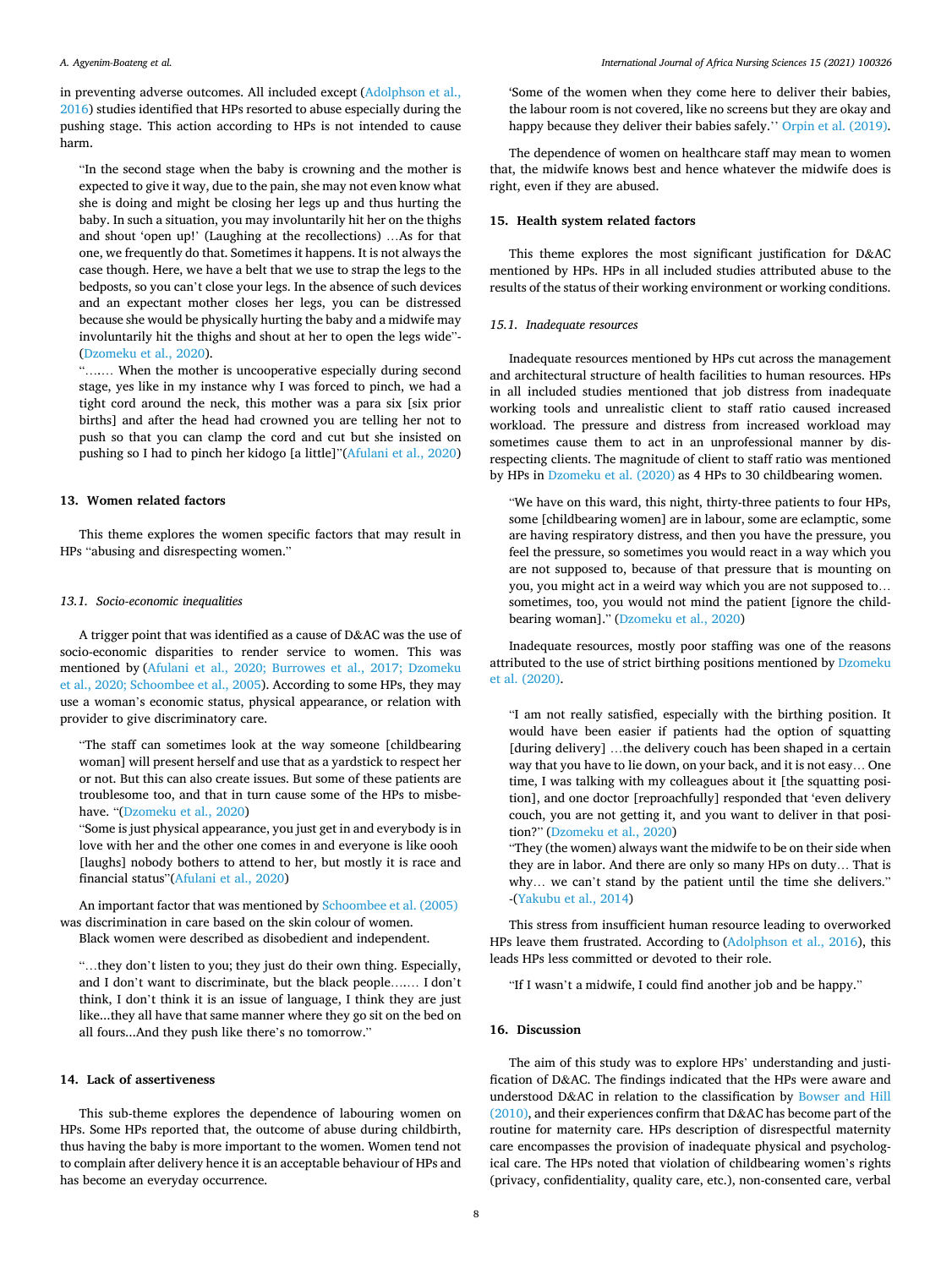abuse (shouting at, insulting), physical abuse (beating, slapping, kicking, restraining, and detaining), and psychological abuse (ignoring, neglecting, provision of non-person-centred care) constituted D&AC. These descriptions agree with existing scholarly descriptions of D&AC ([Bohren et al., 2017; Bowser](#page-10-0) & Hill, 2010).

The findings of this systematic review suggest that HPs do not intend to cause harm to women however, HPs being aware of maternal mortality rates and the interest of the world in maternal and neonatal health are constantly reminded to cause safe delivery. This review established that, ensuring safe delivery does not come easy to HPs as some women are viewed as non-compliant and disobedient. This may cause the midwife to involuntarily disrespect and abuse the labouring woman with the intention of preventing complications or even death. Disrespect of women disagrees with the standards of some professional organiza-tions such as the Nursing and Midwifery Council ([Dobrowolska, Wron](#page-10-0)[ska, Fidecki,](#page-10-0) & Wysokiński, 2007). The Nursing and Midwifery Council (NMC) of United Kingdom's (UK) standard of proficiency for HPs' domain c encourages the midwife to optimise normal physiological processes and work to promote a positive pregnancy and labour outcome devoid of complications (NMC, 2019). According to the Royal College of Midwifery (RCM), a healthy mother, a healthy baby, and family integrity must be the focus of a high-quality maternity service (RCM, 2014). It appears however, that HPs have lost the meaning of key phrases such as "normal physiological process" or "family integrity" focusing on the mere physical health of women after delivery. In their study ([Jones, Creedy,](#page-10-0) & Gamble, 2012) to assess Australian HPs attitudes towards care for women with emotional distress, 42% of 815 participants reported that their workload prevented them from addressing the emotional needs of women, 42.6% of HPs reported that their facilities prevented their ability to know women intimately and explore their underlying emotional issues while 42.5% reported that, the priority of their organisation is focused on the physical problem presented by women than emotional and psychological problems. HPs in this Australian study reported that assessing the emotional and psychological issues of women is not time consuming, however the abovementioned constraints prevent them from doing so routinely. This systematic review has shown to agree with the 42.5% Australian HPs who reported the focus of health system on physical conditions. Thus, HPs in LMICs are more likely to disregard the overall experience of women and focus on the physical health when facilitating birth due to fear of losing either mother, baby, or both. To HPs in this systematic review, the process of labour and delivery means a task to save lives. Hence, any behaviour from women that put their lives and that of their babies at stake must not be tolerated and be dealt with.

While most of the HPs in this systematic review verbalised that disrespect and abusive care was their way of saving lives and preventing complications, others claimed that some HPs are naturally hot tempered and rude without any trigger causing them to be abusive with no intention of saving lives. Although this review did not mention what causes their anger, Agthe, Spörrle, [and Maner \(2010\)](#page-10-0) suggests that women sometimes despise each other simply because one is better than the other. As childbirth is a women-dominated profession, this form of hatred may be noticed between labouring women and HPs.

"Patience is stale, and I am weary of it." (Richard II, Act V, Sc 5, line 103). Slapped, pinched, spat on and punched: many health professionals have experienced enough ([Vogel, 2016\)](#page-11-0). Evidence suggest that, health professionals are victims of abuse directed at them from patients ([Magin](#page-10-0)  [et al., 2006, 2008](#page-10-0)). In Australia, it was estimated that, in 2004, 64% of general practitioners experienced violence in practice [\(Magin et al.,](#page-10-0)  [2006\)](#page-10-0). Health professionals are increasingly arguing for zero tolerance of abuse, violence, and disrespect by clients to them. The question of what happens when an abuse comes from a client who needs care needs to be critically looked at. Abusive encounters from patients may have effect on health care professionals causing them to either retaliate or poorly perform [\(Fernandes et al., 1999](#page-10-0)). To prevent women from dominating the birth environment and making the HPs less relevant and less in-charge, these HPs would prefer to show their dominance and take charge of their work and environment by being abusive women. However, health workers should understand that, a patient who is in pain may be full of emotions which may cause disrespect towards professionals. Retaliation may not be the effective way to address such situations. Open and honest communication between patients and HPs may be helpful in addressing mutual disrespect. According to the World Health Organization (WHO), a woman's experience of care should firstly include effective communication – a woman and her family should know and understand what is happening, what might happen, what to expect and her rights at any point in time [\(Tunçalp et al., 2015](#page-11-0)).

The client or woman is not just a group of symptoms, damaged organs, and altered emotions. The client is a human being who is worried and hopeful, looking for some relief, trust, and assistance. The work of (Szasz & [Hollender, 1956\)](#page-11-0) demarcated three fundamental models of a doctor- patient relationship: activity-passivity, guidance-co-operation, and mutual participation. The activity-passivity and guidance-cooperation models are paternalistic and thus health professional cantered. In recent years, the latter, mutual participation has gained emphasis and led to patient-centred medicine. Also, the increase use of internet by patients in this era has meant that, patients are well informed especially in affluent communities ([Mason, Laurie,](#page-10-0) & Smith, 2013). However, the known history of professional relationship between a patient and health care professionals has over the years led to patients mostly depending on the professional (activity-passivity) and believing that, the health worker knows best [\(Hellin, 2002\)](#page-10-0) especially in LMICs where majority of women are uneducated to defend their rights [\(Chi](#page-10-0)[kalipah, 2017](#page-10-0)). This systematic review has shown that some women completely entrust their health to HPs making the HPs superior hence causing a medium for abuse.

Health system failures such as job distress, staffing problems and hospital protocols have been established by evidence as some of the major drivers of disrespectful and abusive maternity care ([Dzomeku](#page-10-0)  [et al., 2020; Yakubu et al., 2014](#page-10-0)). Evidence suggests that, inadequate clinical and support staff leading to increased workload prevented HPs from translating their knowledge on respectful maternity care into practice [\(Burrowes et al., 2017; Rominski et al., 2017](#page-10-0)). Practicing HPs and student HPs in Ghana stated that, increased workload, job related stress from unrealistic HPs-to-women ratio and the internal pressures to save two lives during delivery may compel HPs to engage in practices and behaviours that may be deemed as disrespectful to women ([Dzo](#page-10-0)[meku et al., 2020\)](#page-10-0). In the National Health Service (NHS) of the UK, it is known that, depression, burnout, stress, and anxiety form about a quarter of all cases of sick absence ([Black, 2012\)](#page-10-0). The Francis report shows the extent to which poor wellbeing of staff can relate directly to poor medical services [\(Francis, 2013](#page-10-0)). Poor staff wellbeing can result from inadequate staff leading to the available staff being overworked. This can lead to increase in medical errors morbidity, and mortality ([Keogh, 2013](#page-10-0))rates as well as neglect of patients. HPs are known to experience higher levels of distress and trauma than the general working population because of the relation of their job to human pains, sufferings and relatively frequent deaths in the developing countries such as sub-Saharan Africa ([Keogh, 2013; Leinweber](#page-10-0) & Rowe, 2010). Therefore, HPs in psychological distress may display attitudes that are out of character, secondary trauma, and compassion fatigue (Rice & [Warland,](#page-11-0)  [2013\)](#page-11-0). However, in recent years, health organizations have put measures in place to help HPs deal with occupational stress. One of such measures is the introduction of Professional Midwifery Advocate (PMA) in the NHS. According to the Advocating for Education and Quality Improvement (A-Equip) model, the restorative function enables the PMA to address the emotional needs of staff by creating a safe thinking space, supporting staff to slow down through discussion, reflection and open feedbacks ([Dunkley-Bent, 2017\)](#page-10-0). This laudable measure is however available only in the UK and not in LMICs health system. Hence HPs in LMICs continue to be distressed by lack of appropriate health systems resulting in their mistreatment of clients. This systematic review has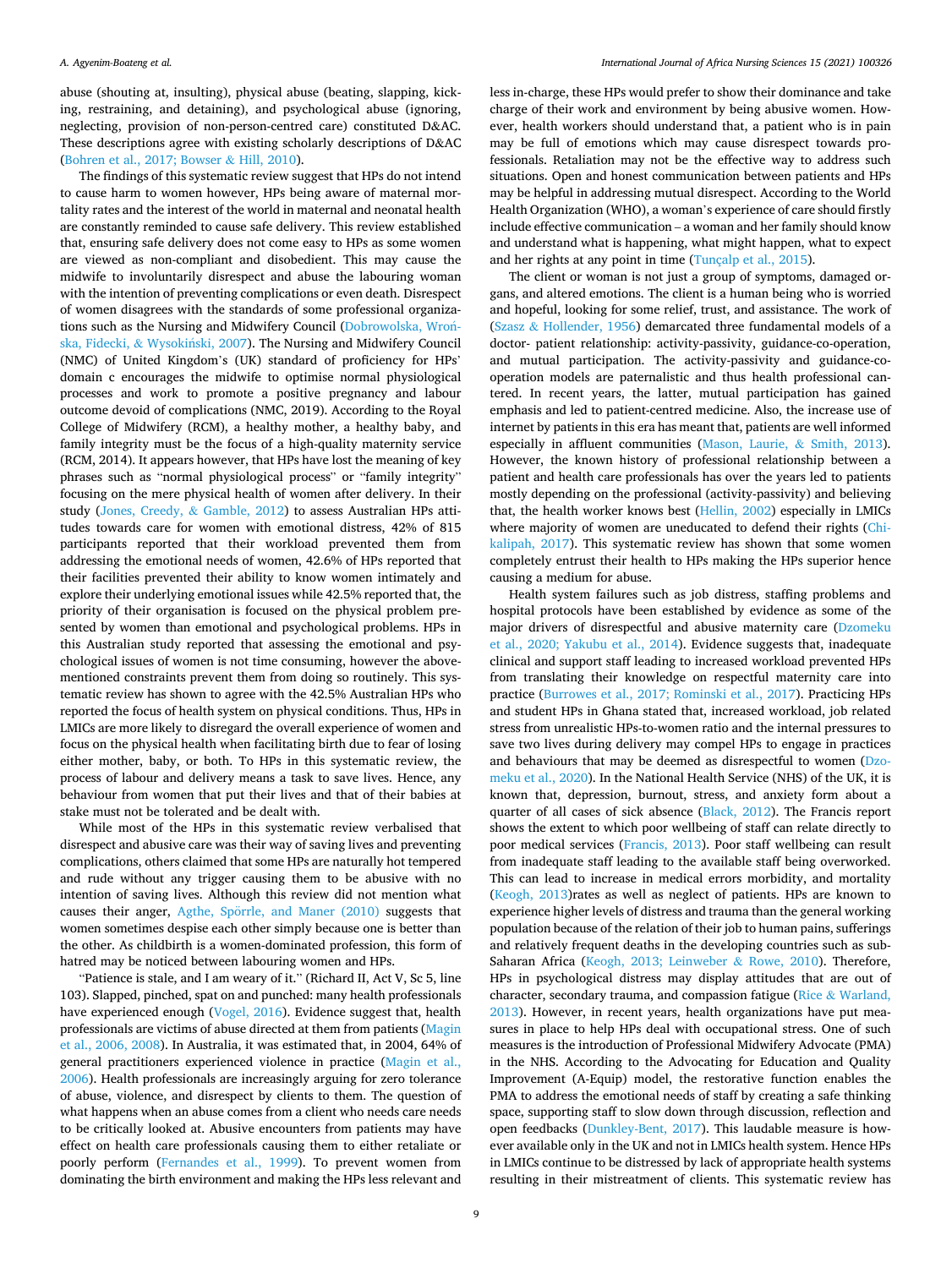<span id="page-10-0"></span>shown that, although HPs may be willing to be nice and gentle with women, increased workload because of inadequate staff may hinder such act.

#### **17. Conclusion and implication for practice**

The findings of this study have implications that are worth mentioning and considering. Having mentioned the complexities that surround the working environment and practice of HPs in this study, any measure that forces HPs to practice respectful maternity care may yield minimal to no results. Thus, health facilities should revisit their commitments to protocol and guidelines which meet global guidelines on patient safety, respect, and autonomy, and ensure that these measures are complied with by HPs to promote safe and respectful intrapartum care.

Also, the settings for labour and delivery should be well equipped to enable women the ability to freely use their environment. Public awareness and education of the general population on the role of the HPs and what to expect during labour and delivery may be necessary to dispel the idea that HPs are solely responsible when there are poor outcomes of labour. This might also earn HPs the compliance and obedience they expect from women.

Further, health facilities may need to address the issue of understaffing as this will help relieve HPs of long working hours, stress and compassion fatigue which show them to the public as mean and disrespectful.

HPs may need to be educated on respectful maternity care and be made aware of the uniqueness of labour and pain response of each woman. A general education of hospital staff on the need for teamwork, the extent of their different roles and elimination of unnecessary chore division may be important to prevent the disrespect of midwives by fellow health workers in cases of poor labour outcomes.

Lastly, through public education and media campaigns, women should be enlightened about their rights during childbirth and empowered to demand for better and respectful care in their relationship with HPs.

#### **Declaration of Competing Interest**

The authors declare that they have no known competing financial interests or personal relationships that could have appeared to influence the work reported in this paper.

#### **References**

- Adolphson, K., Axemo, P., & Högberg, U. (2016). Midwives' experiences of working [conditions, perceptions of professional role and attitudes towards mothers in](http://refhub.elsevier.com/S2214-1391(21)00049-4/h0005)  [Mozambique.](http://refhub.elsevier.com/S2214-1391(21)00049-4/h0005) *Midwifery, 40*, 95–101.
- [Afulani, P. A., Kelly, A. M., Buback, L., Asunka, J., Kirumbi, L., & Lyndon, A. \(2020\).](http://refhub.elsevier.com/S2214-1391(21)00049-4/h0010) Providers' [perceptions of disrespect and abuse during childbirth: A mixed-methods](http://refhub.elsevier.com/S2214-1391(21)00049-4/h0010) study in Kenya. *[Health Policy and Planning, 35](http://refhub.elsevier.com/S2214-1391(21)00049-4/h0010)*(5), 577–586.
- Agbanyo, R. (2020). Ghana's national health insurance, free maternal healthcare and facility-based delivery services. *African Development Review, 32*(1), 27–41. [https://](https://doi.org/10.1111/1467-8268.12412)  [doi.org/10.1111/1467-8268.12412.](https://doi.org/10.1111/1467-8268.12412)
- Agthe, M., Spörrle, [M., & Maner, J. K. \(2010\). Don](http://refhub.elsevier.com/S2214-1391(21)00049-4/h0020)'t hate me because I'm beautiful: Anti[attractiveness bias in organizational evaluation and decision making.](http://refhub.elsevier.com/S2214-1391(21)00049-4/h0020) *Journal of [Experimental Social Psychology, 46](http://refhub.elsevier.com/S2214-1391(21)00049-4/h0020)*(6), 1151–1154.
- Balde, M. D., Diallo, B. A., Bangoura, A., Sall, O., Soumah, A. M., Vogel, J. P., & Bohren, M. A. (2017). Perceptions and experiences of the mistreatment of women during childbirth in health facilities in Guinea: A qualitative study with women and service providers. *Reproductive health, 14*(1). [https://doi.org/10.1186/s12978-016-](https://doi.org/10.1186/s12978-016-0266-1) [0266-1.](https://doi.org/10.1186/s12978-016-0266-1)
- Banke-thomas, A., Ayomoh, F. I., & Abejirinde, I. O. (2020). Cost of utilising maternal health services in low- and middle-income countries: A systematic review. *International Journal of Health Policy Management*, 1–14. [https://doi.org/10.3](https://doi.org/10.34172/ijhpm.2020.104)  [4172/ijhpm.2020.104](https://doi.org/10.34172/ijhpm.2020.104).
- Black, D. C. (2012). Why healthcare organisations must look after their staff. Nursing Management (through 2013), 19(6), 27.
- Blaise, P., & Kegels, G. (2004). A realistic approach to the evaluation of the quality management movement in health care systems: A comparison between European and African contexts based on Mintzberg's organizational models. *International*

*Journal of Health Planning and Management, 19*(4), 337–364. [https://doi.org/](https://doi.org/10.1002/hpm.769) [10.1002/hpm.769](https://doi.org/10.1002/hpm.769).

- Bohren, M. A., Hunter, E. C., Munthe-Kaas, H. M., Souza, J. P., Vogel, J. P., & Gülmezoglu, A. M. (2014). Facilitators and barriers to facility-based delivery in lowand middle-income countries: A qualitative evidence synthesis. *Reproductive Health, 11*(1), 1–18. [https://doi.org/10.1186/1742-4755-11-71.](https://doi.org/10.1186/1742-4755-11-71)
- Bohren, M. A., Vogel, J. P., Tunçalp, Ö., Fawole, B., Titiloye, M. A., Olutayo, A. O., .. Metiboba, L. (2017a). Mistreatment of women during childbirth in Abuja, Nigeria: a qualitative study on perceptions and experiences of women and healthcare providers. Reproductive Health, 14(1), 9.
- Bowser, D., & Hill, K. (2010). Exploring evidence for disrespect and abuse in facilitybased childbirth. Boston: USAID-TRAction Project, Harvard School of Public Health.
- Bradley, S., McCourt, C., Rayment, J., & Parmar, D. (2016). Disrespectful intrapartum care during facility-based delivery in sub-Saharan Africa: A qualitative systematic review and thematic synthesis of women's perceptions and experiences. *Social Science and Medicine, 169*, 157–170. [https://doi.org/10.1016/j.](https://doi.org/10.1016/j.socscimed.2016.09.039)  [socscimed.2016.09.039.](https://doi.org/10.1016/j.socscimed.2016.09.039)
- [Burrowes, S., Holcombe, S. J., Jara, D., Carter, D., & Smith, K. \(2017\). Midwives](http://refhub.elsevier.com/S2214-1391(21)00049-4/h0065)' and patients' [perspectives on disrespect and abuse during labor and delivery care in](http://refhub.elsevier.com/S2214-1391(21)00049-4/h0065)  Ethiopia: A qualitative study. *[BMC Pregnancy and Childbirth, 17](http://refhub.elsevier.com/S2214-1391(21)00049-4/h0065)*(1), 1–14.
- [Chikalipah, S. \(2017\). What determines financial inclusion in Sub-Saharan Africa?](http://refhub.elsevier.com/S2214-1391(21)00049-4/h0070) *[African Journal of Economic and Management Studies, 8](http://refhub.elsevier.com/S2214-1391(21)00049-4/h0070)*(1), 8–18.
- Dobrowolska, B., Wrońska, I., Fidecki, W., & Wysokiński, M. (2007). Moral obligations of [nurses based on the ICN, UK, Irish and Polish codes of ethics for nurses.](http://refhub.elsevier.com/S2214-1391(21)00049-4/h0075) *Nursing [Ethics, 14](http://refhub.elsevier.com/S2214-1391(21)00049-4/h0075)*(2), 171–180.
- [Dunkley-Bent, J. \(2017\). A-EQUIP: The new model of midwifery supervision.](http://refhub.elsevier.com/S2214-1391(21)00049-4/h0080) *British [Journal of Midwifery, 25](http://refhub.elsevier.com/S2214-1391(21)00049-4/h0080)*(5), 278–279.
- [Dzomeku, V. M., Mensah, A. B. B., Nakua, E. K., Agbadi, P., Lori, J. R., & Donkor, P.](http://refhub.elsevier.com/S2214-1391(21)00049-4/h0085) (2020). "I wouldn'[t have hit you, but you would have killed your baby:](http://refhub.elsevier.com/S2214-1391(21)00049-4/h0085)" exploring midwives' [perspectives on disrespect and abusive Care in Ghana.](http://refhub.elsevier.com/S2214-1391(21)00049-4/h0085) *BMC pregnancy and [childbirth, 20](http://refhub.elsevier.com/S2214-1391(21)00049-4/h0085)*(1), 1–12.
- [Fernandes, C. M., Bouthillette, F., Raboud, J. M., Bullock, L., Moore, C. F.,](http://refhub.elsevier.com/S2214-1391(21)00049-4/h0090) Christenson, J. M., … [Gillrie, C. \(1999\). Violence in the emergency department: A](http://refhub.elsevier.com/S2214-1391(21)00049-4/h0090)  [survey of health care workers.](http://refhub.elsevier.com/S2214-1391(21)00049-4/h0090) *Cmaj, 161*(10), 1245–1248.
- Francis, R. (2013). Report of the Mid Staffordshire NHS Foundation Trust public inquiry: executive summary (Vol. 947): The Stationery Office.
- Girum, T., & Wasie, A. (2017). Correlates of maternal mortality in developing countries: An ecological study in 82 countries. *Maternal Health, Neonatology and Perinatology, 3*  (1), 1–6. <https://doi.org/10.1186/s40748-017-0059-8>.
- Hellin, T. (2002). The physician–[patient relationship: Recent developments and changes.](http://refhub.elsevier.com/S2214-1391(21)00049-4/h0105)  *[Haemophilia, 8](http://refhub.elsevier.com/S2214-1391(21)00049-4/h0105)*(3), 450–454.
- Hong, O. N., Fàbregues, S., Bartlett, G., Boardman, F., Cargo, M., Dagenais, P., [Pluye, P. \(2018\). The Mixed Methods Appraisal Tool \(MMAT\) version 2018 for](http://refhub.elsevier.com/S2214-1391(21)00049-4/h0110)  [information professionals and researchers.](http://refhub.elsevier.com/S2214-1391(21)00049-4/h0110) *Education for Information, 34*(4), 285–[291](http://refhub.elsevier.com/S2214-1391(21)00049-4/h0110).
- [Jones, C. J., Creedy, D. K., & Gamble, J. A. \(2012\). Australian midwives](http://refhub.elsevier.com/S2214-1391(21)00049-4/h0115)' attitudes [towards care for women with emotional distress.](http://refhub.elsevier.com/S2214-1391(21)00049-4/h0115) *Midwifery, 28*(2), 216–221.
- Keogh, B. (2013). Review into the quality of care and treatment provided by 14 hospital trusts in England: overview report. In: NHS London.
- [Kruger, L.-M., & Schoombee, C. \(2010\). The other side of caring: Abuse in a South](http://refhub.elsevier.com/S2214-1391(21)00049-4/h0125)  African maternity ward. *[Journal of Reproductive and Infant Psychology, 28](http://refhub.elsevier.com/S2214-1391(21)00049-4/h0125)*(1), 84–101.
- Kruk, M. E., Kujawski, S., Mbaruku, G., Ramsey, K., Moyo, W., & Freedman, L. P. (2018). Disrespectful and abusive treatment during facility delivery in Tanzania: A facility and community survey. *Health Policy and Planning*, 33(1), e26-e33. https://doi.org [10.1093/heapol/czu079](https://doi.org/10.1093/heapol/czu079).
- [Lambert, J., Etsane, E., Bergh, A.-M., Pattinson, R., & van den Broek, N. \(2018\). 'I](http://refhub.elsevier.com/S2214-1391(21)00049-4/h0135) [thought they were going to handle me like a queen but they didn](http://refhub.elsevier.com/S2214-1391(21)00049-4/h0135)'t': A qualitative [study exploring the quality of care provided to women at the time of birth.](http://refhub.elsevier.com/S2214-1391(21)00049-4/h0135)  *[Midwifery, 62](http://refhub.elsevier.com/S2214-1391(21)00049-4/h0135)*, 256–263.
- [Leinweber, J., & Rowe, H. J. \(2010\). The costs of 'being with the woman](http://refhub.elsevier.com/S2214-1391(21)00049-4/h0140)': Secondary [traumatic stress in midwifery.](http://refhub.elsevier.com/S2214-1391(21)00049-4/h0140) *Midwifery, 26*(1), 76–87.
- [Madhiwalla, N., Ghoshal, R., Mavani, P., & Roy, N. \(2018\). Identifying disrespect and](http://refhub.elsevier.com/S2214-1391(21)00049-4/h0145)  [abuse in organisational culture: A study of two hospitals in Mumbai, India.](http://refhub.elsevier.com/S2214-1391(21)00049-4/h0145) *[Reproductive Health Matters, 26](http://refhub.elsevier.com/S2214-1391(21)00049-4/h0145)*(53), 36–47.
- [Magin, P., Adams, J., Ireland, M., Joy, E., Heaney, S., & Darab, S. \(2006\). The response of](http://refhub.elsevier.com/S2214-1391(21)00049-4/h0150)  [general practitioners to the threat of violence in their practices: Results from a](http://refhub.elsevier.com/S2214-1391(21)00049-4/h0150)  qualitative study. *[Family Practice, 23](http://refhub.elsevier.com/S2214-1391(21)00049-4/h0150)*(3), 273–278.
- [Magin, P., Adams, J., Joy, E., Ireland, M., Heaney, S., & Darab, S. \(2008\). General](http://refhub.elsevier.com/S2214-1391(21)00049-4/h0155)  practitioners' [assessment of risk of violence in their practice: Results from a](http://refhub.elsevier.com/S2214-1391(21)00049-4/h0155) qualitative study. *[Journal of Evaluation in Clinical Practice, 14](http://refhub.elsevier.com/S2214-1391(21)00049-4/h0155)*(3), 385–390.
- Mason, K., Laurie, G., & Smith, A. M. (2013). Mason and McCall Smith's law and medical ethics: Oxford University Press.
- Micah, A. E., & Hotchkiss, D. R. (2020). Community-level factors associated with the use of facility-based delivery assistance in Uganda: A multilevel analysis. *BMC Pregnancy and Childbirth, 20*(1), 1–12. [https://doi.org/10.1186/s12884-020-2851-0.](https://doi.org/10.1186/s12884-020-2851-0)
- Onchonga, D., & Keraka, M. (2021). Perceptions and Experiences of New Mothers Diagnosed With Tokophobia ; Regarding the Quality of Maternal Healthcare Services in Public Hospitals : A Qualitative Study. 1–20.
- Van Lerberghe, W., Matthews, Z., Achadi, E., Ancona, C., Campbell, J., Channon, A., … Turkmani, S. (2014). Country experience with strengthening of health systems and deployment of midwives in countries with high maternal mortality. *The Lancet, 384*  (9949), 1215–1225. [https://doi.org/10.1016/S0140-6736\(14\)60919-3.](https://doi.org/10.1016/S0140-6736(14)60919-3)
- [Orpin, J., Puthussery, S., & Burden, B. \(2019\). Healthcare providers](http://refhub.elsevier.com/S2214-1391(21)00049-4/h0180)' perspectives of [disrespect and abuse in maternity care facilities in Nigeria: A qualitative study.](http://refhub.elsevier.com/S2214-1391(21)00049-4/h0180)  *[International journal of public health, 64](http://refhub.elsevier.com/S2214-1391(21)00049-4/h0180)*(9), 1291–1299.